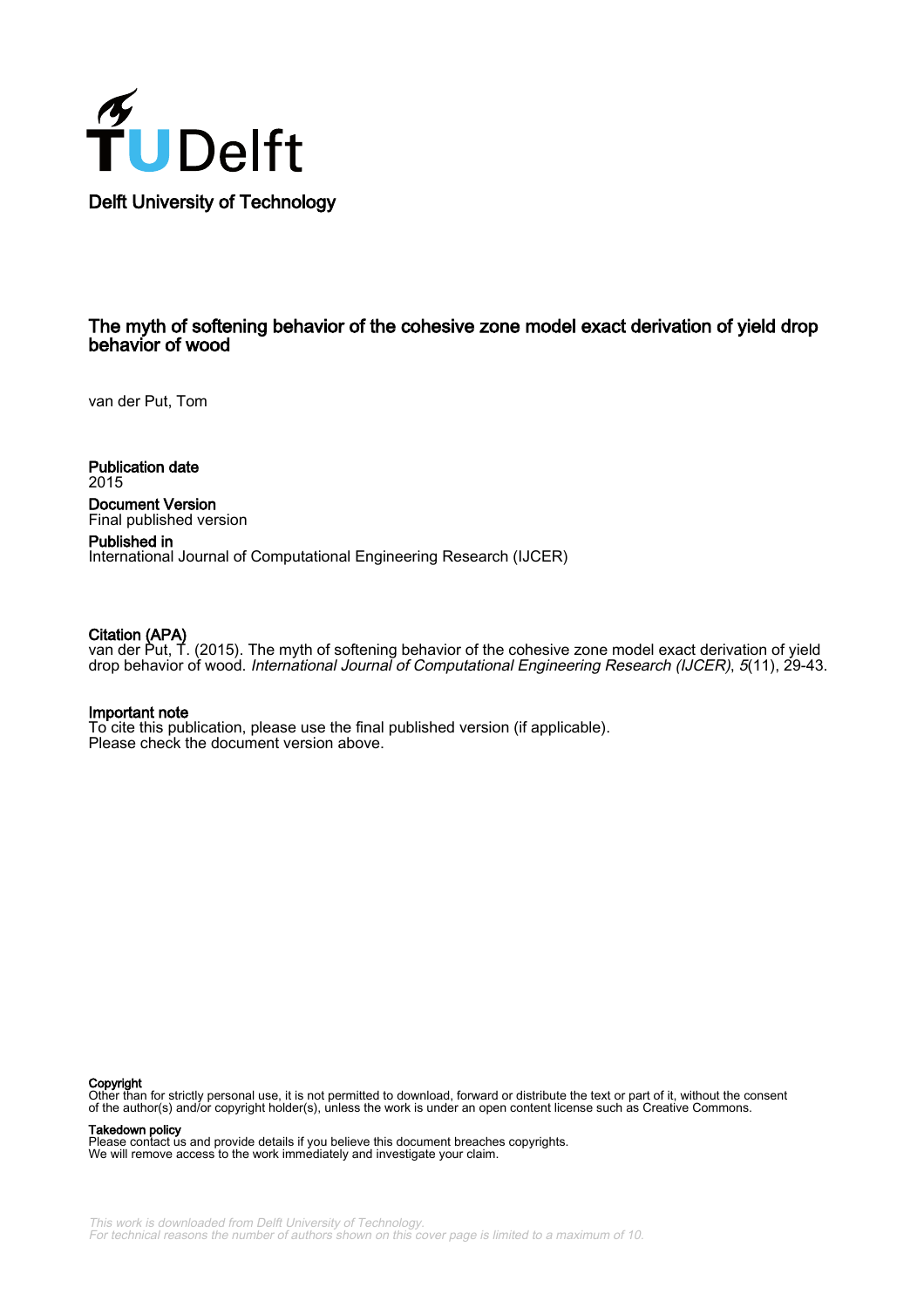

# **The Myth of Softening behavior of the Cohesive Zone Model Exact derivation of yield drop behavior of wood**

# T.A.C.M. van der Put

*TU Delft, Civil Engineering and Geosciences; Timber structures and wood technology -*

# *Abstract:*

*It is shown that the postulate of strain softening of the fracture stress is based on the error to regard the nominal stress to be the actual, ultimate stress, at the actual area of the fracture plan. Strain softening called yield drop is elastic unloading of the actual elastic stress at the intact, not ltimate, elastic loaded part of the specimen, outside the fracture zone. It appears that the Griffith theory only applies for the first yield drop until half unloading and further fracture follows from a ultimate stress criterion A small-crack merging mechanism explains precisely the "softening" called yield drop curve*.

*Keywords: wood, timber, fracture mechanics, limit analysis, strain softening, yield drop, fictitious crack model, cohesive zone model, continuum damage mechanics, small crack merging mechanism, molecular deformation kinetics,* 

# **I. Introduction**

The application of the (structural impossible) strain softening postulate for fracture, is strictly against theory, and results, since long, in a tremendous spill of research efforts, without any possibility of progress. The lack of theory is also leading to models (see e.g. the German controlled CIB-W18 papers), where all viscoelastic, plastic, and structural change processes in e.g. beam type specimens at loading, (which are known from molecular deformation kinetics [1]), are regarded as one fracture process. This results in a never ending stream of publications of assumed R-curves. The non-existence of the hardening R-curve for wood is nevertheless known from relevant small- and plate specimen data, showing no kinks in the loading line, while the kinks at mode II loading of edge notched beams is shown in [2] to be due to necessary plastic stress redistribution.

Despite this assumed hardening, a softening transformation is assumed at crack extension. This softening postulate leads to impossible models, e.g. with negative spring constants, anti-normality, negative dissipation, etc., all strictly against admissibility and against the possibility to predict strength in any circumstance. The last representative of this ineffectual movement is the cohesive zone model, which is, as all the applied empirical models, based on the general error to regard the nominal stress to be the actual stress at the fracture plane.

To try to correct this convincingly in the light of exact theory, it will be shown that real strain softening does not exist, and thus is not a material property. Yield drop (wrongly called softening) is only possible in a constant strain rate test, when the rate of the unloading process is higher than the loading rate by the constant strain rate test. Yield drop ("softening") therefore is not possible in a constant loading rate test and also not in a dead load to failure test. Also when instability is involved in the dead load test, yield drop is not possible. "Strain softening" thus, is not "softening", but is elastic unloading of the actual stress of the intact, not ultimate loaded, part of the specimen, thus outside the fracture region. Apparent and real (e.g. thermal) softening are fully described by (exact) deformation kinetics [1], without the need of impossible physical properties. It will be shown, that the real, actual stress at the fractured plane never is able to show yield drop and always determines strength behavior, what involves that deformation kinetics always has to be applied.

# **II. Discussion of the Fictitious crack models**

The cohesive zone model is mostly qualified as a (Hillerborg type) fictitious crack model, thus is based on a fictive crack length extension, which is loaded by a cohesive flow stress, over such a length that the singularity due to this cohesive flow stress neutralizes the singularity due to the field stress at the extended crack tip. The extended crack length is however not fictitious, but real, because only then, there is a real singularity possible at a real extended crack tip, which can be neutralized. The singularity is not neutralized at the existing crack tip when this crack extension is not real. Calculated thus is the strength of an extended crack length in a stress field, loaded also by a physical and structural not possible internal opposite applied, liquid-like, viscous soften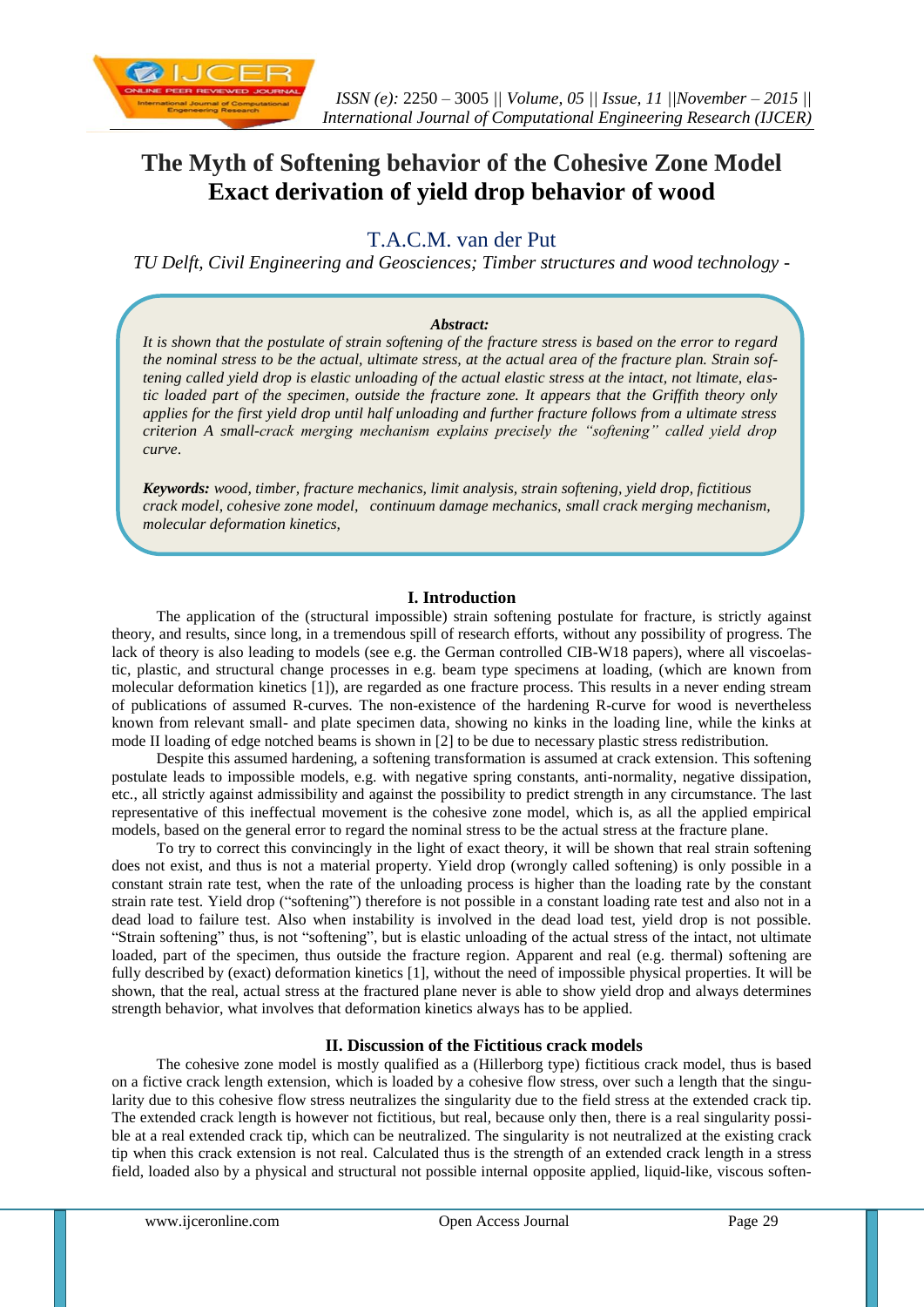ing stress field near the crack tips. Although the aim of the fictitious crack models (Dugdale, Barenblatt, Hillerborg) initially was, to remove the infinite high stresses of the singularity approach, it later simply was assumed, that by the fictive softening boundary condition, the strength, of the real crack tip singularity, approaches zero, in stead of going to infinity.

These approximation models, with arbitrary outcomes (due to the impossible, now arbitrary chosen, softening boundary condition and wrong failure criterion), need not to be followed, because it is not necessary to choose an approximation of an approximation. Thus to choose a correction on the singularity solution of the Airy stress function. In chapter 2 of [2] the exact boundary value limit analysis approach, without singularities, is presented, leading to an exact Wu-failure criterion. The same can not be derived by the, singularity methods, which lead to an ultimate stress criterion for combined loading. Thus mode I and/or mode II failure is predicted to be determining, depending on which critical value of the two is the first reached. Thus an up to 100 % overestimate of the strength is in principle possible as follows from the exact (Wu-) equation, and the singularity method and the thereupon based fictitious crack models, thus are not exact for the mixed mode loading case.

The most near to exact, for uniaxial loading, is, (according to elastic-plastic limit analysis), the Dugdale method, and the results can be compared with the results of the exact solution. Then, the extended crack length *p <sup>r</sup>* , according to the Dugdale model is:

$$
r_{p} = \frac{\pi}{8} \cdot \left(\frac{K_{Ic}}{\sigma_{f}}\right)^{2} = \frac{\pi^{2} \sigma^{2} c}{8 \sigma_{f}^{2}},
$$
\n(2.1)

where  $\sigma_i$  is a yield stress. This leads to a maximal crack opening displacement  $\delta_i$  at the crack tip of:

$$
\delta_c = \frac{8}{\pi E} \cdot \sigma_f \cdot r_p = \frac{K_{\kappa}^2}{E \sigma_f} = \frac{\pi \sigma^2 c}{E \sigma_f}
$$
\n(2.2)

when  $r_{\rm g}$  from eq.(2.1) is substituted. This result, based on singularity equations, was necessarily based on very

small values of  $r$  so that all terms (of the Airy stress function solution) containing not the factor  $r^{-0.5}$  were neglected at the derivation of the solution equation. For finite values of  $r$ , and for the singularity neutralization effect by superposition of yield stresses, this is not allowed, leading to a not correct result. According to the exact theory, Chapter 2 of [2], applies, for Mode I, at the crack tip boundary  $r_0$ , at the start of flow, the condition:  $r_0 = 2c(\sigma / \sigma_f)^2$  $r_0 = 2c(\sigma/\sigma_f)$ , according to eq.(2.29) of [2] for the elliptic crack tip and applies approximately:  $r_0 = c\sigma^2/2\sigma_f^2$  according to eq.(2.20) of [2] for the circular crack tip of the singularity approach, showing a difference by a factor 4, depending on neglected terms and form of the crack tip determining value of the tan-

gential tensile stress along the crack-tip boundary. The Dugdale numerical factor:  $\pi^2$  /8 = 1.23 (based on an enlarged crack length) is between these values of 0.5 and 2, but is too far away from the elliptic value 2, which applies as highest lower bound of limit analysis (which bound is equal to the measurements, thus is the solution). Also the theoretical elastic elliptic crack opening displacement of:  $\delta_c = (2\sigma c)/E$  is far above the Dugdale value. The Dugdale model thus shows a not exact, too low, thus rejectable, lower bound of the strength, which only applies for uniaxial loading.

A similar rejection applies for the Hillerborg cohesive zone model, which is based on "closing" stresses, proportional to the "softening" curve, because it wrongly is based on the nominal stress change, which is the decreasing elastic actual stress of the intact part, outside the fracture plane, and thus is not based, (as necessary for a right solution, see § 3, [1], [2], [3]), on the actual stress at the fracture plane, which is a, by stress spreading, [4], increasing, actual stress. Therefore, wrongly, a zero tangential stress is found at the location of the highest (strength determining) tangential tensile stress at the crack boundary. This error is of course opposite from right, as further discussed later, based on the exact derivation of the, "softening" called, yield drop curve.

## **III. Continuum damage mechanics**

Continuum damage mechanics [3], is a simplified application of needed Deformation Kinetics analysis (of [1]), leading to the most elementary damage kinetics equations. Regarding fracture mechanics of [3], the analysis is based on the fractured (lost) area  $A$  of an initially undamaged section  $A_0$ , leading to the variable:

$$
\psi = \frac{A_0 - A}{A_0} \tag{3.1}
$$

The actual stress  $\sigma_a$  on the material then is (expressed, as wanted, in the nominal stress  $\sigma$ ):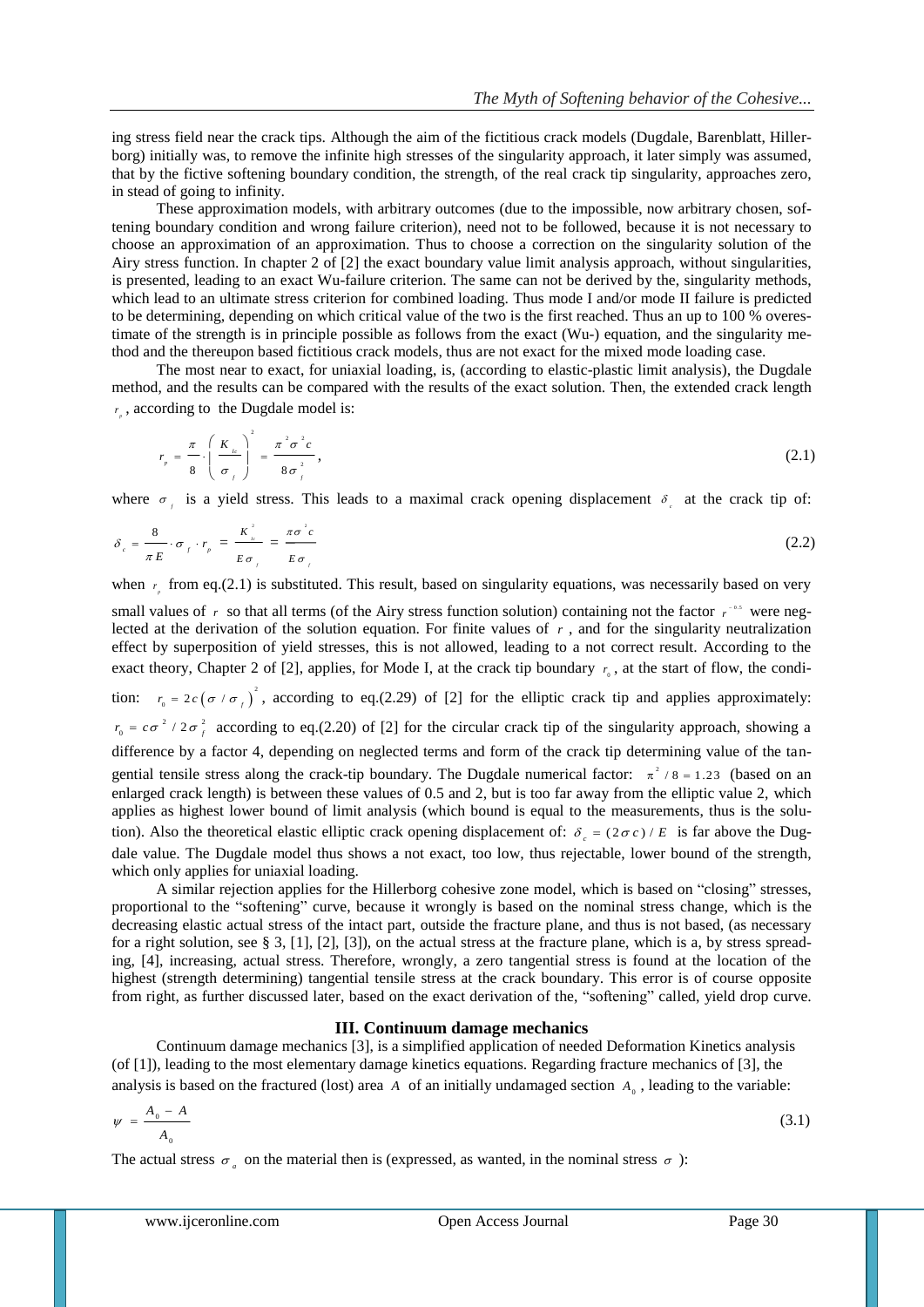$$
\sigma_a = \frac{P}{A_0 - A} = \frac{P}{A_0 \psi} = \frac{\sigma}{\psi} \tag{3.2}
$$

where  $\sigma$  is the nominal stress and  $\sigma_a$  the actual tress on still undamaged (=actual) area of the section. Now:

- 1. The actual stress on the actual area evidently determines the rate of damage growth, and:

- 2. The strain increase due to damage is caused by the actual stress at the damage location.

Thus, the stress-strain behavior of the damaged material can be represented by the constitutive equation of the virgin, undamaged, material with the stress, in it, replaced by the actual stress. Thus:

$$
\varepsilon = \frac{\sigma_a}{E} = \frac{1}{E} \cdot \frac{\sigma}{\psi} = \frac{\sigma}{E} \tag{3.3}
$$

with:  $E' = E\psi$ . A simple form of the deformation kinetics damage equation for uniaxial tension is:

$$
\frac{d\psi}{dt} = -C\left(\frac{\sigma}{\psi}\right)^n\tag{3.4}
$$

This is comparable with the deformation kinetics equation of [1] and § 5:

$$
\frac{dN}{dt} = -CN_0 \exp\left(\frac{\sigma \lambda^{\prime}}{kN}\right),\tag{3.5}
$$

for a forward zero order reaction due to high stress, where the exponential equation is replaced by its power law representation in eq.(3.4). (See for that last: Section 4.4 of [2]).

To apply this, for a rod, loaded by a constant tensile stress  $\sigma_0$ , the initial boundary condition of eq.(3.4), for a virgin material, is:  $\psi = 1$  at  $t = 0$ , while at complete fracture:  $\psi = 0$ .

Integration of eq.(3.4) then gives for the time to failure:  $t' = \left[ C(n+1) \sigma_0^{n} \right]^{-1}$  $t' = \left[ C \left( n + 1 \right) \sigma_0^n \right]^{-1}.$ 

For stepwise loading then follows:

$$
\sum_{k=1}^{s} \frac{\Delta t_k}{t_{k}^{\prime}} = 1; \quad t_{k}^{\prime} = \left[ C \left( n + 1 \right) \sigma_{k}^{n} \right]^{-1} \text{ with: } \Delta t_k = t_k - t_{k-1}, \qquad k = 1, 2, \dots. \tag{3.6}
$$

which is Miner's rule, or the principle of linear summation, which evidently also applies for wood and timber. Important conclusions now are:

- 1. It is necessary to apply of the actual stress in damage equations, for right results, as is applied in [3], [2] and [1], for all existing solutions, which all are empirically verified by tests, and:
- 2. Limit analysis deformation kinetics [1] has to be applied, (e.g. in continuum mechanics), for exact solutions. This is discussed and applied in next sections.

# **IV. Softening-like behavior and fracture energy**

# **4.1 Introduction**

The derivation of "softening"- called yield drop behavior of the Griffith stress, is discussed in [2], chapter 3 and it is shown that the area under this load-displacement yield drop curve, divided by the crack area, is not the fracture energy, but the total external work on the specimen. The fracture energy is half this value and is equal to the decreasing critical strain energy release rate along the yield drop curve. For wood this factor ½ is correctly is applied for mode II. For mode I this is not the case and a two times too high value is applied. According to the, for wood applied, Hillerborg, fictitious crack model, is the fracture energy related to the newly formed fractured area, what is not a right definition because the energy then is by definition different for different initial crack lengths and thus is undetermined. Necessary is to use the Griffith definition, which includes the energy of formation of the initial crack for the total energy of full crack extension over the whole width of the specimen.

Inconsistent, with the choice to relate the fracture energy to the actual newly formed fractured area, the fictitious crack model regards the nominal stress, (which is the actual elastic stress of the intact part of the specimen) to be the actual strength stress at de fracture plane. As consequence, the (by stress spreading increasing) strength, decreases strongly by definition, proportional to the yield drop curve at crack extension and approaches zero strength at the end what is against physics and against equilibrium conditions. Further, the success of the, deformation independent, Griffith theory, (and equilibrium method of limit analysis of [2]), with its constant apparent surface energy and constant energy release rate, is ignored, but should be explained by any new theory. It therefore also is necessary to discuss the real strain energy release rate at the top of the yield drop curve, which causes the start of macro-crack extension, but is shown to be determined by a critical small-crack density [2]. It further appears that proceeded small-crack extension also determines the "softening" curve and post fracture behavior, as discussed in the following.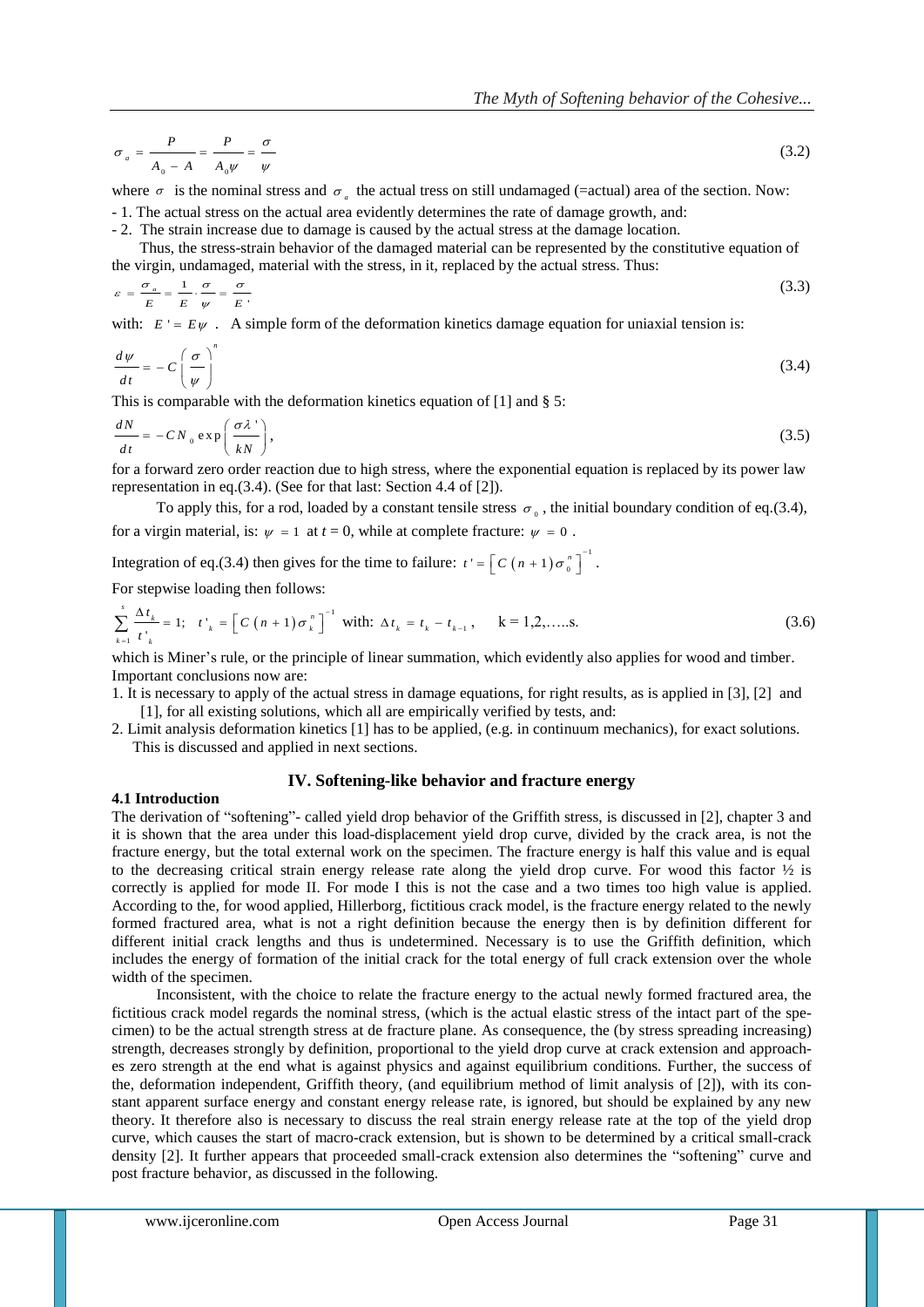#### **4.2. Mode I, hardening and "softening"-like behavior**

"Softening"- like yield drop only exists for the nominal stress and not for the actual fracture stress. The Griffith stress, eq.(4.8), is a nominal stress, acting on the section *b∙t* of Fig. 4.1. This stress, therefore is in reality the actual stress of the intact, not fractured, part of this specimen, which shows "softening"- like yield drop, following the Griffith locus, what thus is not strain softening (at failure) but is unloading of intact undamaged material. The actual stress at the fractured section shows hardening and quasi hardening by stress spreading and thus no softening as will be derived below. The same applies for the necked actual cross section area of steel and for reduced area of other materials. Clearly the term strain softening has to be replaced by (dynamic) elastic unloading (when the unloading process is faster than the loading rate by the constant strain rate test).

As most materials, wood shows near failure a plastic and apparent plastic (deformation independent) behavior. Plasticity causes the apparent surface energy to be much higher than the real surface energy and when the test rig is stiff enough, the top of the loading curve is shown to be blunted enough to make any stress redistribution possible and the behavior can be approximated by equivalent elastic- full plastic behavior. Therefore limit analysis applies and linear elastic fracture mechanics can be applied, up to the ultimate stress at the elasticplastic boundary around the crack tip. The dissipation by micro cracking, plastic deformation, and friction, within this boundary, called fracture process zone, then is regarded as part the fracture energy for macro crack extension. When a specimen is loaded until "flow", before the start of yield drop, and is then unloaded and reloaded, the behavior has really become elastic-full plastic, and the real stress differs an internal equilibrium system from the linear elastic loading stresses. According to the limit theorems, initial stresses or deformations have no effect on the plastic limit collapse load, provided the geometry is essentially unaltered and thus the calculation is based on initial dimensions. Therefore also, as method of practice and of the Building Codes, calculations can be based on a reduced E- modulus up to the ultimate state and therefore also the linear elastic derivation of the elastic unloading curve of the fractured specimen, is possible, based on the compliance method, as is followed below. It also should be realized that, for wood, confined plasticity, as e.g. occurs at ultimate bending compression, can be replaced by the equivalent linear elastic bending strength. Thus a linear elastic calculation up to the crack boundary is possible and the term: "linear elastic fracture mechanics" then is in fact a pleonasm.

In Fig. 4.1, a mode I, center notched test specimen is given with a length "*l*", a width "*b*" and thickness "*t*", loaded by a stress *σ* showing a displacement increase *δ* of the loaded boundary due to a small crack extension. The work done by the constant external stress *σ* on this specimen, during this crack extension is equal to: (4.1)

$$
\sigma \cdot b \cdot t \cdot \delta = 2W = 2(\sigma \cdot b \cdot t \cdot \delta / 2)
$$

This is twice the increase of the strain energy *W* of the specimen. Thus the other half of the external work, equal to the amount *W*, is the fracture energy, used for crack extension. Thus the fracture energy is equal to half the applied external energy, which is equal to the strain energy increase *W*. This follows, for the total crack length, from the difference of the strain energy of a body containing the crack and of the same body, without a crack:

$$
\frac{\sigma^2}{2E_{eq}}bIt - \frac{\sigma^2}{2E}bt = W
$$
\n(4.2)

The fracture energy is also equal to the strain energy decrease at fixed grips conditions when  $\delta = 0$ :

$$
W = t\sigma \int_{-c}^{+c} v \, da = \pi \sigma^2 c^2 t / E \tag{4.3}
$$

where the last two terms give the strain energy to open (or to close) the sufficient small, flat, elliptical crack of length 2*c* and where "*v*" is the virtual displacement of the crack surface in the direction of *σ*. From eq.(4.2) and eq.(4.3) follows that:



Figure 4.1 - Specimen *b* x *l* and thickness *t*, containing a flat crack of 2*c*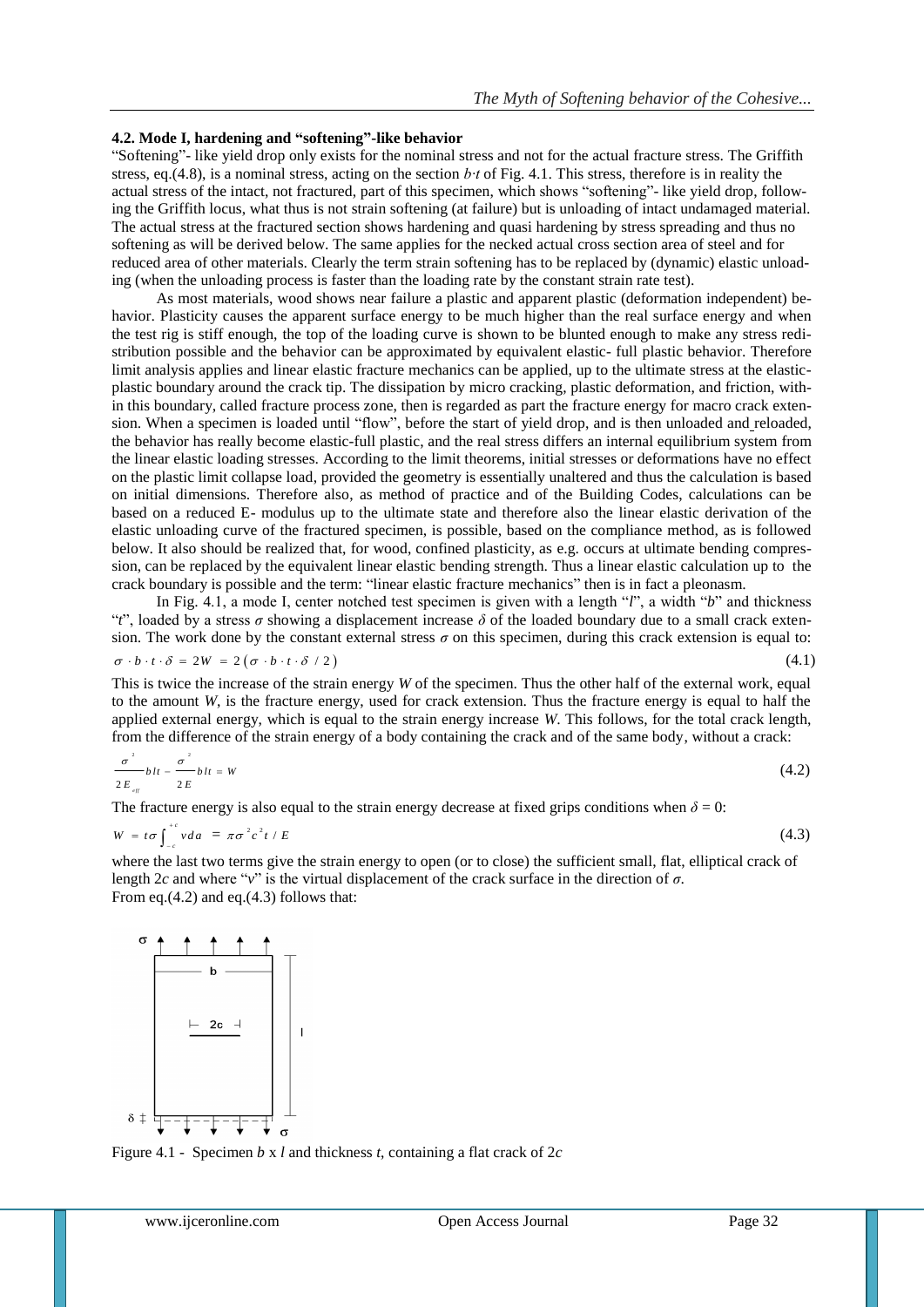$$
\frac{\sigma^2}{2E_{\text{eff}}}bh - \frac{\sigma^2}{2E}bh = \pi \sigma^2 c^2 t / E \tag{4.4}
$$

Thus the effective Young's modulus of the specimen of Fig.4.1, containing a crack of 2*c*, is:

$$
E_{eq} = \frac{E}{1 + 2\pi c^2 / bl}
$$
 (4.5)

The equilibrium condition of the critical crack length is:

$$
\frac{\partial}{\partial c}(W - G_{c} 2ct) = 0 \tag{4.6}
$$

where  $G_{\epsilon}$  is the fracture energy for the formation of the crack surface per unit crack area.

With *W* of eq.(4.2) or of eq.(4.3), eq.(4.6) becomes:

$$
\frac{\partial}{\partial c} \left[ \frac{\pi \sigma^2 c^2 t}{E} - G_c 2ct \right] = 0, \quad \text{or:} \quad \frac{\partial}{\partial c} \left[ \frac{\sigma^2 b t t}{2E} \left( 1 + \frac{2\pi c^2}{b t} \right) - \frac{\sigma^2 b t t}{2E} - G_c 2ct \right] = 0 \tag{4.7}
$$

giving both the nominal Griffith strength:

$$
\sigma_{s} = \sqrt{\frac{G_{s}E}{\pi c}}
$$
\n(4.8)

This stress is the actual stress  $P / bt$  outside the fractured section and is a nominal stress for the fractured section, related to the width *b* of the specimen of Fig. 4.1. The real, actual, mean stress in this weakest actual cross section (ligament) with width:  $b - 2c$ , where fracture occurs, is:

$$
\sigma_{a} = \sqrt{\frac{G_{c}E}{\pi c}} \cdot \frac{b}{b - 2c} = \sqrt{\frac{G_{c}E}{\pi b}} \cdot \frac{1}{(\sqrt{c/b}) \cdot (1 - 2c/b)}
$$
(4.9)

Because this stress is determining for newly formed crack area, it is applied by the fictitious crack models for a local fracture energy estimation. It is however not noticed that this use of the actual stress leads to "hardening", in stead of "softening", according to:

$$
\frac{\partial \sigma_{a}}{\partial (\sqrt{c/b})} = \sqrt{\frac{G_{c}E}{\pi b}} \cdot \frac{6c/b-1}{(c/b) \cdot (1-2c/b)^{2}} > 0
$$
\n(4.10)

This occurs when  $c/b > 1/6$ , what always is the case for actual critical crack lengths. The real actual stress  $\sigma_a$ increases with the increase of the crack length even up to infinity when 2*c* approaches *b* and hardening behavior characterizes the critical stress. However, there is a maximal value for this clear wood fracture as discussed in § 6. This constant maximal value of the energy release rate for each mode is basic for the Griffith theory. Then the nominal stress follows the Griffith locus, eq.(4.12) (see Fig. 4.6), as failure condition, which also is the condition of no damage acceleration, and the applied strain rate, at the end of the test is relatively slow, so that it has to be increased highly, (by one order in [5]), to shorten the delay time of the macro crack fracture process.

# The stress for e.g. the minimal critical crack length of  $c/b = 1/6$ , is:  $\sigma_e = \sqrt{G_e E / \pi c} = \sqrt{G_e E / (\pi b / 6)}$ and the actual stress at the fracture plane is:  $\sigma_{_{c,x}} = \sqrt{G_{_{c,x}}E / (\pi b / d)}$  (*j* b( /-b ) ) = 1.5  $\sqrt{G_{_{c}E} / (\pi b / 6)}$ .

w.  $\frac{d^2}{dx^2}$  is  $x = \sec^2 x^2/2$ <br>
where  $\frac{d^2}{dx^2}$  is the effective Yeung's modulus of the specimen of Fig.4.1, containing a rack of  $2c_1$  is  $\sec^2 x$  is the effective Yeung's modulus of the critical crack heapth is:<br> Thus is 1.5 times the nominal Griffith stress. Thus, macro crack extension demands an increase of the tensile strength. The possible tensile strength increase, follows from the exact stress spreading theory of [4]. Although derived for local compression, the sign of the shear stresses may be reversed and the same spreading rules apply for tension. For  $c/b = 1/6$ , according to Fig. 4.1, there is a spreading of the stress on 4*c* solid material to:  $b = 6c$ . Thus the tensile strength is:  $\sqrt{6/4} \cdot \sigma_m = 1.22 \cdot \sigma_m$ , thus 1.22 times the uniaxial tensile strength  $\sigma_m$ . The nominal, fully spread, stress then is  $\sqrt{4/6} \cdot \sigma_m = 0.82 \cdot \sigma_m$ . Thus a factor 1.5 lower. High peak factors occur at long initial cracks, but there is a maximal value due to maximal possible spreading. Also the fully spread stress remains too high to explain macro crack extension at low mean stresses, where also the fracture energy is too low. Thus total fracture can not be due to single macro crack extension alone (see § 4.7). As known, a system of small cracks in the ligament, may lower the load of the adjacent intact, undamaged, part of the specimen and a high concentration of small cracks appears to be necessary to explain fracture at low nominal stresses. Because unloading is determined by the decrease of stiffness of the specimen, by crack extension, the mathematical expression of this influence has to be derived. This is discussed in the next paragraph 4.3.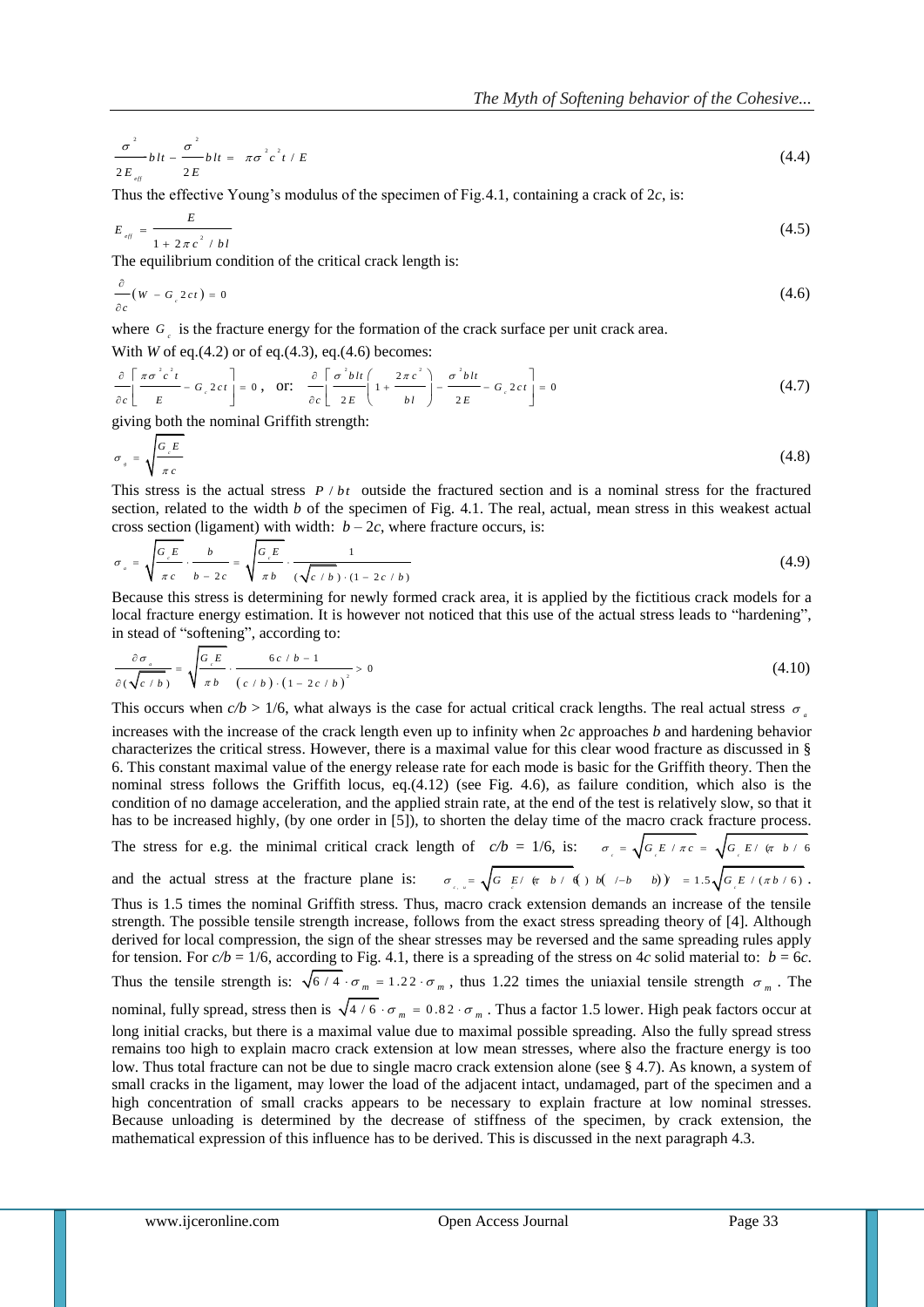#### **4.3. The "softening"- called, yield drop curve**

"Softening" (yield drop) should be described by Deformation Kinetics [1] but an alternative description of the so called "softening" behavior as a result of former crack propagation alone is possible by the Griffith theory, which can be regarded as an equilibrium method of limit design. Straining the specimen of Fig. 4.1 to the ultimate load at which the initial crack will grow, gives, according to eq.(4.5):

$$
\varepsilon_{s} = \sigma_{s} / E_{\text{eff}} = \sigma_{s} \cdot \left(1 + 2\pi c^{2} / bl\right) / E \tag{4.11}
$$

Substitution of  $c = G_e E / \pi \sigma_g^2$ , of the ultimate state, according to eq.(4.8), gives:

$$
\varepsilon_{s} = \sigma_{s} / E + 2G_{c}^{2} E / \pi \sigma_{s}^{3} bl \tag{4.12}
$$

This is the equation of critical (unstable) equilibrium states, representing the apparent softening (= unloading) curve, due to the Griffith stress, eq.(4.8), which is the actual stress on the intact part of the specimen, outside the fracture plane. It is shown by the dynamics of crack propagation that the velocity of crack propagation is zero at the initial critical crack length and that the Griffith relation, eq.(4.8), is the condition for zero acceleration of crack extension. Thus the crack of Griffith length is in unstable equilibrium but does not propagate. The "softening"- called yield drop curve, eq.(4.12), is known as "Griffith locus" and has a vertical tangent  $d\varepsilon_{\rm g}/d\sigma_{\rm g}=0$ , occurring at a crack length of:

$$
c_c = \sqrt{b l / 6 \pi} \,,\tag{4.13}
$$

which is the top of the curve. Smaller cracks than  $c_{\rho}$  are unstable because of the positive slope of the locus (see eq.(4.16), because crack recovery is not possible). These small cracks, (if any, near the macro-crack tip) extend during the loading stage, by the high peak stresses at the notch of the test specimen, to a stable length and only higher crack lengths than  $c<sub>c</sub>$  are to be expected at the highest stress before yield drop, giving the stress-strain

curve of Fig. 4.2 with  $\sigma_{\rho}$  of eq.(4.15) as top value. For a distribution of small cracks, in a repeating pattern, *b* and *l* in eq.(4.13) are the St. Venant crack distances and the critical crack distance for extension is about 2.2 times the crack length. Because, when  $b \approx 2.2$ ∙(2 $c_c$ ) and:  $l \approx 2.2$ ∙(2 $c_c$ ), then:  $bl \approx 19$ ∙ $c_c^2 \approx 6 \pi c_c^2$  according to eq.(4.13). This also applies for extended small cracks after merging because the stress flow around the crack needs the St Venant's distance below the crack to be on full strength and to be able to extend the there present small cracks further. Thus the critical crack density, for the start of yield drop, is reached, when the small crack distance is about the crack length. This critical distance also is predicted by Deformation Kinetics, discussed in § 5, and is used in § 4.6 to explain yield drop by small-crack propagation in the fracture plane (at the ligament).



Figure 4.2 – "Softening" curve according to eq.(4.12) for the specimen of Fig. 4.1 or 4.5.

According to eq.(4.13), the yield drop line, eq.(4.12), now can be given as:

$$
\varepsilon_{s} = \frac{\sigma_{s}}{E} \left( 1 + \frac{\sigma_{c}^{4}}{3\sigma_{s}^{4}} \right),
$$
\n(4.14)

\nwhere:  $\sigma_{c} = \sqrt{EG_{c} / \pi c_{c}}$ 

\n(4.15)

is the ultimate load with  $c_c$  according to eq.(4.13). The negative slope of the Griffith locus is:

$$
\frac{\partial \sigma_s}{\partial \varepsilon_s} = -\frac{E}{\frac{\sigma_s^4}{\sigma_s^4} - 1}
$$
\n(4.16)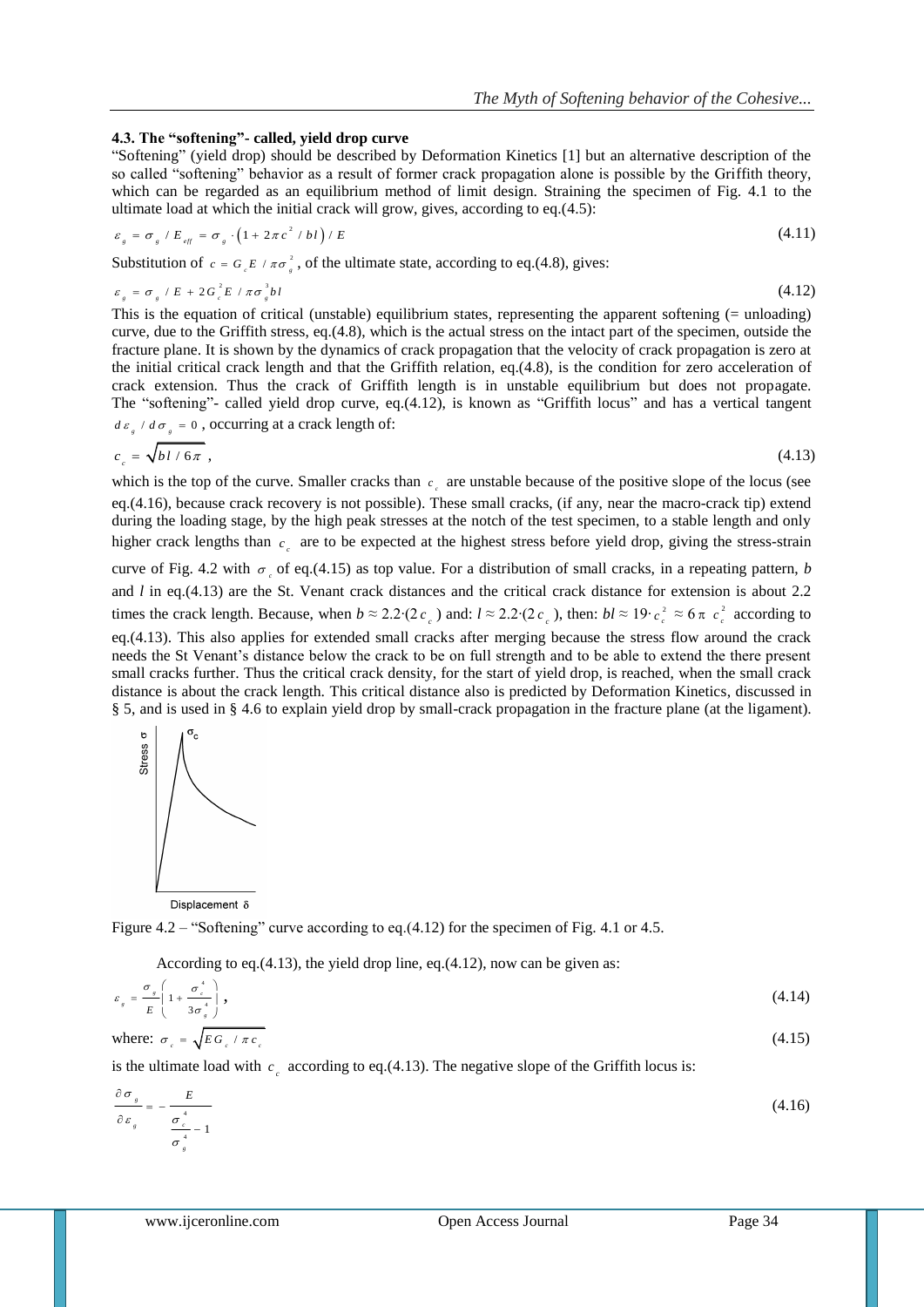Vertical yield drop occurs at  $\sigma_g = \sigma_g$ , and the strain then is:  $\varepsilon_{ge} = (\sigma_g / E) \cdot (1 + 1 / 3)$  and eq.(4.14) becomes:

$$
\frac{\varepsilon_s}{\varepsilon_{sc}} = 0.75 \cdot \left( \frac{\sigma_s}{\sigma_c} + \frac{\sigma_c^3}{3\sigma_s^3} \right),\tag{4.17}
$$

More in general eq.(4.14) can be written, when related to a chosen stress level  $\sigma_{\gamma}$ .

$$
\frac{\varepsilon_s}{\varepsilon_{s1}} = \frac{\sigma_s}{\sigma_{s1}} \cdot \frac{1 + \sigma_c^4 / 3 \sigma_s^4}{1 + \sigma_c^4 / 3 \sigma_{s1}^4}
$$
\n(4.18)

To control whether  $\sigma_{c}$  changes, eq.(4.18) can be written like:

$$
\frac{\sigma_c}{\sigma_{g1}} = \left(\frac{3\cdot(\sigma_g/\sigma_{g1})^3\cdot((\varepsilon_g/\varepsilon_{g1})-(\sigma_g/\sigma_{g1}))}{1-(\varepsilon_g/\varepsilon_{g1})\cdot(\sigma_g/\sigma_{g1})^3}\right)^{0.25}
$$
\n(4.19)

with the measured values at the right hand side of the equation. When the occurring "softening" curve starts to differ from the Griffith locus,  $\sigma_{\epsilon}$  decreases, causing a steeper decline of the curve, due to additional small crack and clear wood failure of the fracture plane. This failure by a small-crack merging mechanism is discussed in § 4.6. To measure the fracture energy as area under the softening curve, the displacement of the loading jack due



Figure 4.3. Measuring nonsense data at gage 2

to the mean deformation of the specimen has to be known. This can not be obtained by measuring the gage displacement over an crack opening (see Fig. 4.3) because it is not known what then is measured and this local unloading, around the open crack, is mainly proportional to the crack length itself, and is not simply related to the constant ultimate stress state of the ligament.

#### **4.5. Empirical confirmation**

The measurements of [5] are complete by measuring the whole loading and yield drop curve and using the compact tension tests as control, being also a control by the different loading case. The graphs of [5], Fig. 4.6 and 4.7, are the result of tension tests on the specimen of Fig. 4.5. The length of the specimen was  $l = 3$  mm, the width and thickness:  $b = t = 20$  mm and the notch length  $2c = 2x5 = 10$  mm with a notch width of 0.5 mm. In figures 4.6 and 4.7, measured stress-displacements are given together with the lines 1 and 2 according to Griffith locus: eq.(4.17). The strain  $\varepsilon$ <sub>s</sub> follows from the displacements at the *x*-axis of the figures, divided



Figure 4.5 - Geometry of the specimens [5]

through 3 mm, the measuring length and length of the specimen. Because of the small length of 3 mm, not the whole width *b* of the specimen is active. Assuming a possible spreading of 1.2:1, through the thickness of 1.25 mm above and below the side notches, the working width  $b_{\text{eff}}$  is equal to the length of the fracture plane plus 2 times 1.2 x 1.25 or  $b_{\text{eff}} = 10 + 3 = 13$  mm.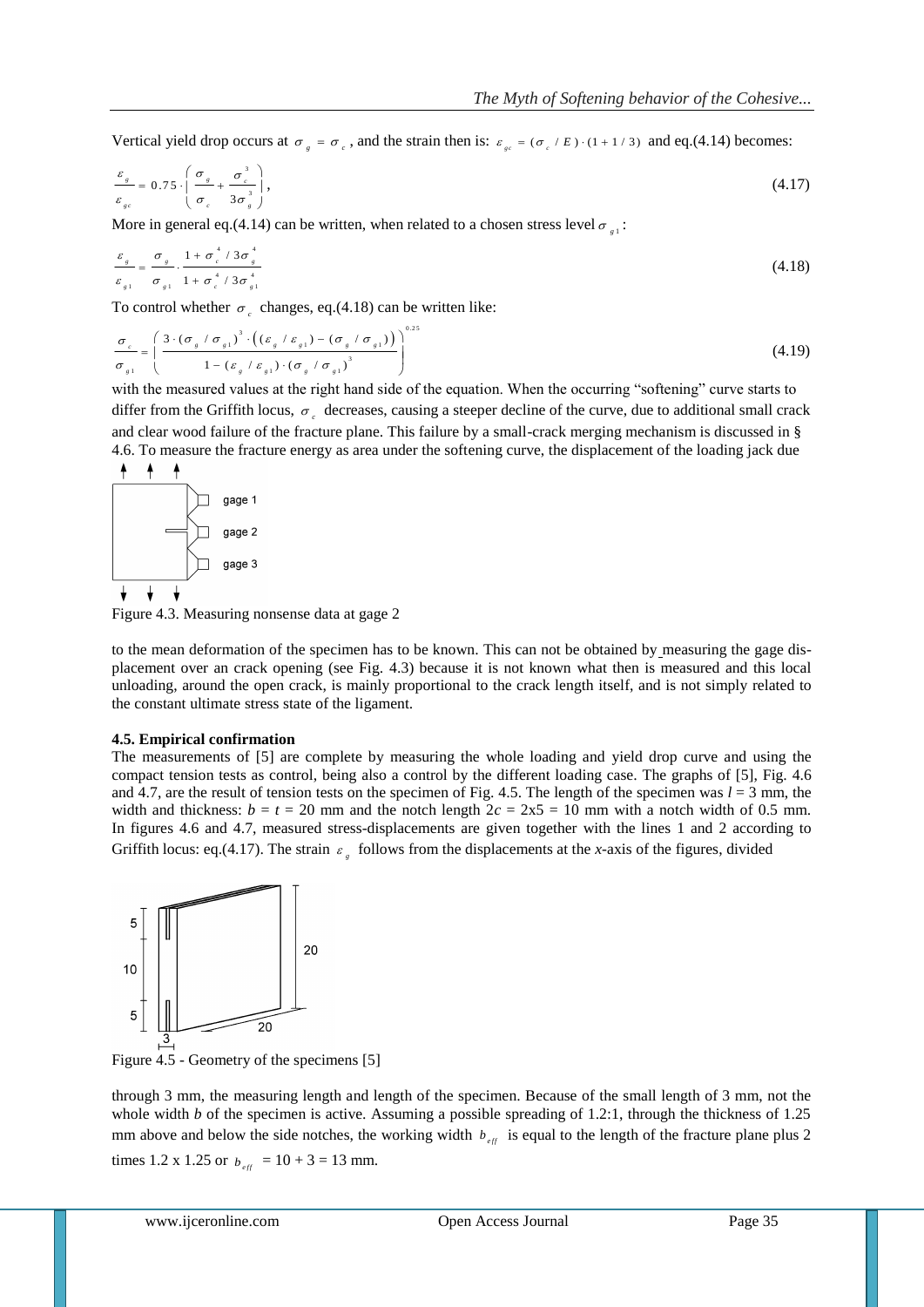Thus the notch lengths in Fig. 4.5 should be regarded to be 1.5 mm in stead of 5 mm. The stresses in the figures 4.6 and 4.7, are related to the length of the fracture plane, thus are actual stresses and are not related to  $b_{ef}$ 

according to the nominal Griffith stress, wherefore the actual stresses have to be reduced by a factor:  $10/13 = 0.77$ , as done and discussed in [2].

Macro crack extension occurs by small crack merging with the macro crack tip. Thus is due to small-crack propagation toward the macro-crack tip. The level above 4 (to 4.6) MPa is measured in 3 of the 10 specimens of the discussed series T1309/2309 of [5] and an example is given in Fig. 4.6, reaching the top of Fig. 4.2, indicating that this strength of the fracture plane according to crack-pattern A of fig. 4.8 was determining for yield drop. The other specimens of this series did show lower strength values than about 4 MPa, as applies for further unloading due to already extended small cracks.



Figure 4.6 - Stress - displacement of specimen T 1409 of [5].



Figure 4.7 - Stress - displacement of specimen T 1509 of [5]

At § 4.3 and § 5 is shown that for the critical small crack density of eq.(4.13), the crack distance is about the crack length, as given by row A of Fig. 4.8. Line 1 of Fig. 4.6 gives the primary crack extension, eq.(4.17), by this critical crack density. Curve 1 levels off from the measurements at  $\sigma = 4$  Mpa, where the next process starts, given by line 2. This thus happens when the crack length has become about 3 times the initial critical value  $c_{c,0}$ , according to

$$
\sigma_{g} = \sqrt{\frac{EG_{c}}{\pi 3c_{c,0}}} = 0.57.7 = 4 \text{ MPa}
$$
\n(4.20)

This 3 times larger crack length is given by crack row B of Fig. 4.8. The top value  $\sigma_c$  of the first process on row A, is  $\sigma_{c} = 7$  Mpa, for all values of  $\sigma_{g}$  between 4 and 7 Mpa. The top value of the second process B on  $3c_{c,0}$  cracks, is:  $\sigma_c = 4$  MPa. This process ends, where cracks of 7  $c_{c,0}$  lengths remain, according to row C of Fig. 4.8. Thus when:

3. Thus when:  
\n
$$
\sigma_{g} = \sqrt{\frac{EG_{c}}{\pi 7c_{c}}} = \frac{1}{\sqrt{7}} \sqrt{\frac{EG_{c}}{\pi c_{c}}} = \frac{1}{\sqrt{7}} \cdot 7 = 0.378 \cdot 7 = 2.65 \text{ Mpa (where line 2 of Fig. 4.6 levels off from the)}
$$

data)

This stress is equal to top value  $\sigma_c$  of the next process C, on 7 c<sub>c,0</sub> cracks, given below line 2 in Fig. 4.6. This ends at:  $(1/\sqrt{15}) \cdot 7 = 0.258 \cdot 7 = 1.81$  Mpa, where the process on 15  $c_{c,0}$  starts. However, processes towards the longer cracks of 15, 31 and 63  $c_{c,0}$  are not distinct and it is probable that, due to the high actual stress, failure may occur at any point of the still intact part of the ligament.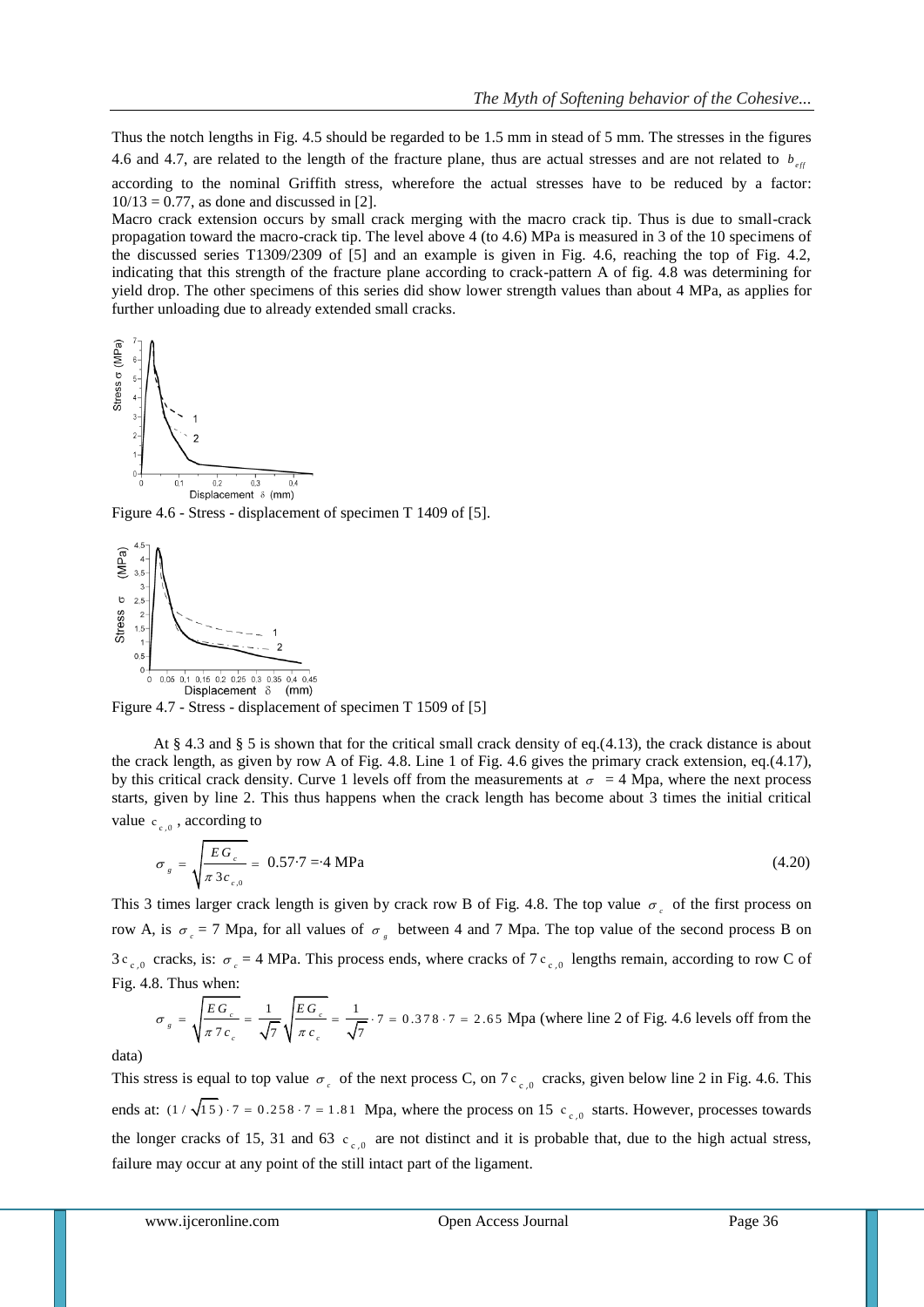Again, due to the spreading effect very high tensile stresses are theoretically possible, but overcritical crack lengths just show empirically too low  $K_{Ic}$  values, showing the Griffith strength and critical energy release rate to be not followed. Thus failure by post-critical crack lengths is due to ultimate uniaxial clear wood tensile stress, (or shear stress for mode II) and is not due to a critical release rate. This will be discussed further at § 4.7.

It now is shown, that the Griffith yield drop equation, combined with the crack merging model, precisely explains the data of strong specimens. The data of the less strong specimens, given by Fig. 4.7, show instability of process A, due to the steep slope near the top of Fig. 4.2. (This also explains the high variability found in [5]). Line 1 of Fig. 4.7 is the same as line 2 of Fig. 4.6, and can be chosen to level off at about 2.2 MPa, in accordance with the uniaxial strength of the still intact area of the ligament, which is half the area at 4.4 MPa, showing again that an ultimate stress criterion is determining above the nominal Griffith strength criterion for long small-cracks (thus at low nominal stress). The crack merging mechanism, clearly noticeable at strong specimens, is a chosen lower bound equilibrium system of limit analysis, which precisely follows the measured data (See § 4.6).

#### **4.6. Crack merging mechanism**

The increased unloading (yield drop), with respect to macro crack extension due to small crack extension, at the fracture plane, can be explained, using the equilibrium method, by the joining of the small cracks as follows:. In § 4.3 and § 5 it is shown, that the critical intermediate small crack distance, for crack extension, is about equal to the crack length, as given in scheme A below. In § 4.3, a crack distance of 2.2 times the crack length is found, what for simplicity of the model is rounded down here to 2, giving slightly too high stresses. For these small cracks, the critical crack length according to eq.(4.13) then is:

|  |  |  | 6c 6c 2c 6c 6c 6c 6c 6c 6c 6c 6c 5c 6c 5c 5c 6c 5c         |  |  |  |  |  |
|--|--|--|------------------------------------------------------------|--|--|--|--|--|
|  |  |  | $\frac{14c}{c}$ 14c 2c $\frac{14c}{c}$ 14c $\frac{14c}{c}$ |  |  |  |  |  |

Figure 4.8. Small crack merging

 $c_c = \sqrt{lb / 6\pi} = \sqrt{2.2 \cdot (2c_0) \cdot 2.2 \cdot (2c_0) / (6\pi)} = 1.0 \cdot c_0$ , for the specimen with row A.

The distance *l* between the rows, above each other, is 2.2 times the crack length, being the Saint-Venant distance for building up the stress again behind a crack, to be able to form a new crack. Thus  $l = b = 2.2 \cdot 2c$  for row A, and  $l = b = 2.2$ ∙6*c* in row B, and  $l = b = 2.2$ ∙14*c* for row C. Thus when crack pairs of row A join together, a crack

length of 6*c* occurs. The critical crack length thus is for row B:  

$$
c_c = \sqrt{lb / 6\pi} = \sqrt{2.2 \cdot 6 \cdot 2.2 \cdot 6 \cdot c_0^2 / (6\pi)} = 0.5 \sqrt{(6 \cdot c_0)^2} = 0.5 \cdot 6c_0 = 3c_0.
$$

But at the end of this process the real distances are: 6  $c_0 + 2c_0 = 8 c_0$ , and

2  $c_c = \sqrt{lb/6\pi} = \sqrt{8 \cdot 2.2 \cdot 6 \cdot c_0^2/(6\pi)} = 2.4 c_0$ , so that the produced crack of 3  $c_0$  is overcritical and the critical process for further fractureis due to an other process. The only possibility is that small crack formation and pro pagation in the remaining intact part of the ligament becomes determining. This determining clear wood failure, which starts at half way the yield drop, is discussed in § 4.7.

For every successive process applies, that every crack merges with one neighbor by extension at one side over a distance of  $1 \, c_{\text{o}}$ , leading to halving of the solid area of the ligament, and to an increase of the crack length by:  $2c_{n+1} = 2 \cdot 2c_n + 2c_0$ , giving  $2c_1 = 6c_0$  and  $2c_2 = 2 \cdot 2c_1 + 2c_0 = 14c_0$ , as found before. The increase of the crack length is:  $\Delta(2c) = 2c_{n+1} - 2c_n = 2c_n + 2c_0$ . Including the initial crack length of  $2c_0$ , the increase of the

total crack length is: 
$$
\Delta(2c) = 2c_{n+1} - 2c_n - 2c_0 = 2c_n
$$
. (4.21)

More general for all merging cracks at any distance during time  $\Delta t$  this is:

$$
\Delta(c) = \beta_1 \cdot c \cdot \Delta t \tag{4.22}
$$

and as the determining damage deformation kinetics equation this is (see § 5, eq.5.3):

$$
dc / dt = \beta_2 \cdot c_0 \cdot \exp(\sigma \varphi)
$$

when the initial site concentration  $c_0$  is high, (zero-order reaction) as applies for row A of Fig. 3.

Eq.(4.23) can be written:  $\ln(c) = \ln(C) + \phi \sigma_y$ , or, because  $\phi \sigma_{y0} = n$ , is constant, independent of stress, due to

(4.23)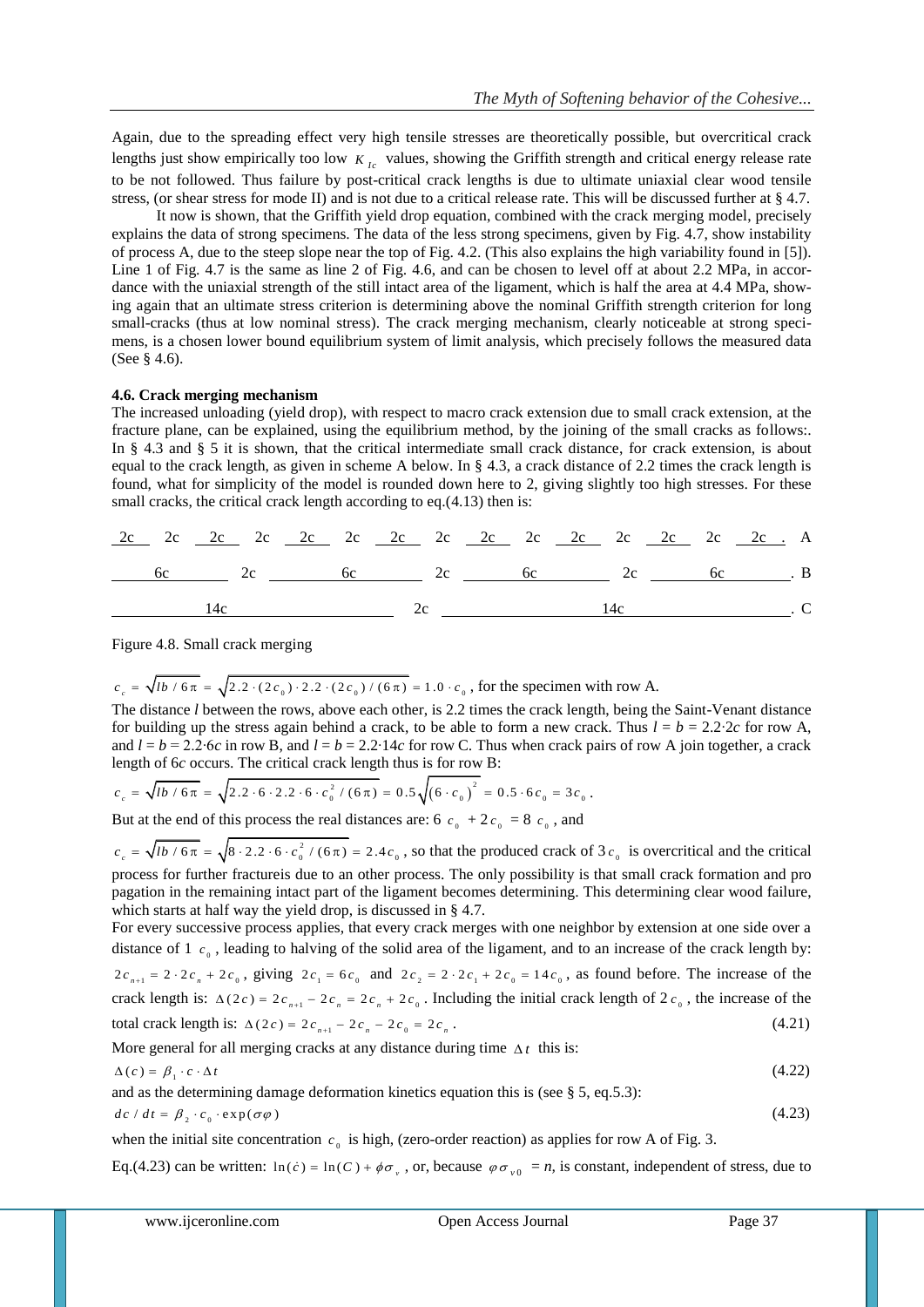the time stress equivalence, [1], is:

$$
\frac{\sigma_{\nu}}{\sigma_{\nu 0}} = 1 + \frac{1}{n} \ln \left( \frac{\dot{c}}{\dot{c}_0} \right) \tag{4.24}
$$

showing that the combined Griffith – crack-merging model is identical to common damage behavior. Regarding Fig. 4.8, it is clear that the overcritical longer cracks are not determining for crack extension, but that fracture always is due to the same micro crack extension in the remaining intact clear wood parts of  $2c$  length. The damage process acts in all these parts at the same time. Thus, for the whole fracture process, from the beginning to full separation, applies, that micro-cracking in the intact part  $(b - c)$  of the ligament is

determining, and that the concentration is not determined by  $c_c = \sqrt{lb/6\pi}$ , but by:  $c_c' = \sqrt{c_1(b-2c)^2/6\pi}$ 

$$
= c_2(b - 2c), \quad \text{(with } c_1 = 2.2^2, \text{ is } c_2 = 0.5 \text{)}.
$$

The kinetics shows the same behavior as for clear wood, indicating that always the same small-crack propagation is determining. As shown in [1], always two coupled processes act, showing the same timetemperature and the same time-stress equivalence of both. One process, with a very high density of sites, provides the sites of the second low site density process, as follows from a very long delay time of this second macro-crack process at common load levels. (Of course there is no delay time for macro crack extension at a high loading stress level due to the time stress equivalence). The mode I notched specimen, discussed here, also shows the low concentration reaction by the strong yield drop behavior (of the nominal stress). The coupled processes occur for the crack merging processes, where the initial crack length is the reactant and the product is the newly formed crack length what also applies for macro-crack extension due to the crack merging process. The numerous small-cracks, growing towards the macro notch, provide the site for the macro crack to grow as second low concentration reaction process. This failure mechanism applies for every bond breaking process at any level.

#### **4 7 Mode II shear tests**

In [6], [7], results of mode II tests, called asymmetric four point bending (AFPB) tests, are given, applied on very long sub-critical initial crack lengths, which clearly represent an identical state of a former yield drop stage, because the measured  $K_{Ic}$  -values were a factor 3 to 4 lower than those of the control tests on standard single edge notched beam (SENB) test-specimens. By the standard fracture equation for this case, eq.(4.25), the value of  $\tau_0$  and  $K_{Iic}$  were obtained in [6], [7], by estimation of the energy release rate  $G_{II}$  by the compliance method at different crack lengths and, as control, by the finite element virtual crack closure method. The found too low value of  $G<sub>c</sub>$  is now not the critical energy release, but simply the minimal elastic energy for crack closure of the very long crack. In the first eq.(4.7) is  $G_c$  then the mean crack closure energy per unit crack length, and the derivation in this equation, with  $\partial G_c / \partial c = 0$ , gives the condition of minimal mean crack closure energy per unit crack length, as minimum potential energy condition as applies for equilibrium, similar to the fracture energy in the ultimate state, giving the meaning of  $G_c$ , and of eq.(4.25), for overcritical crack lengths. Thus also in that case applies:

$$
K_{\mu_c} = \tau_0 \sqrt{\pi a_c} \cdot f\left(a/W\right)
$$
\n(4.25)

This equation can be written, when clear wood shear failure is determining in this shear loaded specimen:

$$
\sqrt{\pi a_c} \cdot f(a/W) = \frac{K_{\text{nc}}}{\tau_0} = C_1 \text{ (constant)}
$$
\n(4.26)

where  $\tau_0$  is the ultimate nominal stress.  $C_1$  is only dependent on dimensions and stiffness factors of the specimen. This is different from the solution in [6], [7]. There the critical value of  $G_c$ , in  $K_{IIc} = \sqrt{EG_c}$ , is chosen to be at the 5 % offset from linearity. The common calculation in [6], [7], based on the assumption that the overcritical initial crack length is still the critical macro crack length, leads to strongly (factor 3 to 4) too low, not critical, not constant, values of  $G_c$ .  $C_1$  then is dependent on  $a/W$ , and is determined by the compliance me-

thod and crack closure technique. This delivered right values of  $f(a/W)$ .

According to fig.12 of [7], there is no difference (by volume effect) between the data for  $W = 40$  mm and  $W = 20$  mm, thus mean values of both are here regarded.

Determining for small crack extension, at the presence of a long (post-critical) crack, is the still available intact area of:  $(W - a)$   $c_1(W - a)$ . The critical small crack density is proportional to this area according to eq.(4.13).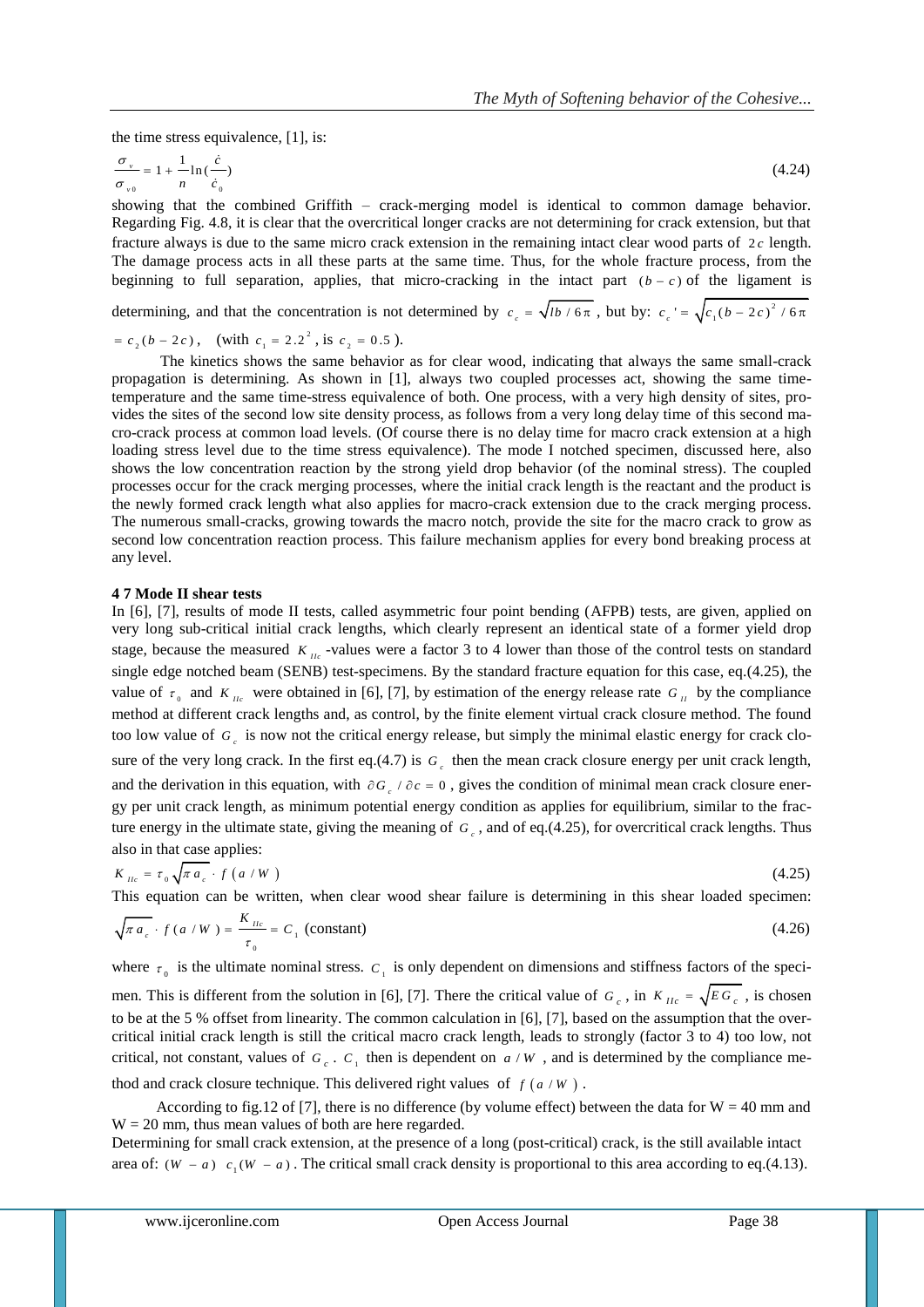Thus, the critical macro-crack length, which is equivalent to the critical small crack density, is:  
\n
$$
a_c = \sqrt{b l / 6\pi} = \sqrt{(c_1 W (1 - a/W) \cdot W (1 - a/W) / 6\pi)} = c_2 (1 - a/W) W
$$
\n(4.27)

where:  $l = W (1 - a/W)$  and  $b = c_1 W (1 - a/W)$  as St. Venant distance. Thus, because *W* is constant, is:

For 
$$
a/W = 0.7
$$
, is:  $\sqrt{a_c \cdot f(a/W)} = c_6 \sqrt{(1 - a/W)} f(a/W) = c_6 \cdot \sqrt{0.3 \cdot 1.0} = 0.55 c_6$  (4.28)  
For  $a/W = 0.8$ , is:  $\sqrt{a_c \cdot f(a/W)} = c_6 \sqrt{(1 - a/W)} f(a/W) = c_6 \cdot \sqrt{0.2 \cdot 1.2} = 0.54 c_6$  (4.29)

For 
$$
a/W = 0.9
$$
, is:  $\sqrt{a_c + f(a/W)} = c_6 \sqrt{(1 - a/W)} f(a/W) = c_6 \sqrt{0.1} \cdot 1.67 = 0.53 c_6$ , (4.30)

giving the necessary constant value of  $C_1$  of eq.(4.26) and providing the control of the empirical  $f(a/W)$ . values of [6], which are based on the initial macro-crack lengths of  $a/W = 0.7$ , 0.8 and 0.9. Eq.(4.28) to (4.30) show, that for this type of test specimen, with overcritical crack lengths, applies:

$$
f(a/W) = 0.54 / \sqrt{1 - a/W}
$$
\n(4.31)

Regarding fracture, it is to be expected, that the determining clear wood shear strength is the same for the

Regarding fracture, it is to be expected, that the determining clear wood shear strength is the same for the above 3 cases. Thus: Eq.(4.25) also can be written, expressed in the ultimate actual shear stress:  
\n
$$
\tau_u = \frac{K_{tt}}{\sqrt{\pi a} \cdot f(a/W)} \cdot \frac{W}{W-a} = \frac{K_{tt}}{\sqrt{\pi a} \cdot (1 - a/W) \cdot f(a/W)} = \frac{K_{tt} / \sqrt{\pi W}}{\sqrt{a/W} \cdot (1 - a/W) \cdot f(a/W)}
$$
or:  
\n
$$
\tau_u \sqrt{\pi W} = \frac{K_{tt}}{\sqrt{\pi a} \cdot f(a/W)}
$$
(4.32)

$$
\tau_u \sqrt{\pi} W = \frac{W_u}{\sqrt{a/W} \cdot (1 - a/W) \cdot f(a/W)},
$$
\n(4.32)

This is constant (because *W* also is constant for the 3 cases). Then:  $K_{II}$ 0 .7 9 (4.33)

For 
$$
a/W = 0.7
$$
, is: 
$$
\frac{R_H}{\sqrt{a/W} \cdot (1 - a/W) \cdot f(a/W)} = \frac{0.75}{\sqrt{0.7} \cdot 0.3 \cdot 1} = 3.2
$$
 (4.33)

For 
$$
a/W = 0.8
$$
, is: 
$$
\frac{K_{H}}{\sqrt{a/W} \cdot (1 - a/W) \cdot f(a/W)} = \frac{0.71}{\sqrt{0.8} \cdot 0.2 \cdot 1.2} = 3.3
$$
 (4.34)

For 
$$
a/W = 0.9
$$
, is: 
$$
\frac{K_H}{\sqrt{a/W} \cdot (1 - a/W) \cdot f(a/W)} = \frac{0.52}{\sqrt{0.9} \cdot 0.1 \cdot 1.67} = 3.3,
$$
 (4.35)

giving a mean value of:  $\tau_u \sqrt{\pi w} = 3.25 \text{ MPa } \sqrt{\pi m}$ , and with  $W = 40 \text{ mm}$ , this is  $\tau_u = 9 \text{ Mpa of the tested}$ small clear specimen of  $40x10x15$  mm<sup>3</sup> glued in the centre of beam specimen [7]. Thus  $a/W = 0.8$  means that the initial crack length  $a = 0.8 \cdot 40 = 32$  mm.

The optimal, (quasi critical)  $K_{H,m}$  values of 0.79, 0.71 and 0.52 are determined in [6], [7] by the compliance method and the finite element crack closure technique as control, although these values are about a factor 2.5 to 4 below the real critical value. The in [6], [7] found  $f(a/W)$  -values of 1.0, 1.2 and 1.67, are agreed by eq. (4.28) to (4.30). Because, according to these equations:

$$
\sqrt{(1 - a/W)} \quad f(a/W) = c_7 = \text{constant, is:}
$$

$$
\sqrt{(1 - a/W) f(a/W)} = c_7 = \text{constant, is:}
$$
\n
$$
\frac{K_{\text{II}}}{\sqrt{a/W} \cdot (1 - a/W) \cdot f(a/W)} = \frac{K_{\text{II}}}{\sqrt{a/W} \cdot \sqrt{(1 - a/W) \cdot c_7}} = c_8 \quad \text{or:} \quad \frac{K_{\text{II}}}{\sqrt{a/W} \cdot \sqrt{(1 - a/W)}} = c_9 \quad \text{Thus:}
$$

For 
$$
a/W = 0.7
$$
, is:  $\frac{K_H}{\sqrt{a/W} \cdot \sqrt{(1 - a/W)}} = \frac{0.79}{\sqrt{0.7} \cdot \sqrt{0.3}} = 1.72$  (4.36)

For 
$$
a/W = 0.8
$$
, is: 
$$
\frac{K_{tt}}{\sqrt{a/W} \cdot \sqrt{(1 - a/W)}} = \frac{0.71}{\sqrt{0.8} \cdot \sqrt{0.2}} = 1.77
$$
(4.37)

For 
$$
a/W = 0.9
$$
, is: 
$$
\frac{K_H}{\sqrt{a/W} \cdot \sqrt{(1 - a/W)}} = \frac{0.52}{\sqrt{0.9} \cdot \sqrt{0.1}} = 1.73
$$
(4.38)

and for these specimens thus is:

$$
K_{\mu,\mathfrak{m}} = 1.74 \cdot \sqrt{a/W} \cdot \sqrt{1 - a/W}
$$
 MPa $\sqrt{\mathfrak{m}}$  (4.39)

which is not based on a critical fracture energy, but on an ultimate, actual, clear wood, shear strength. It thus is confirmed by the data of [6], [7], that the actual mean shear strength of the intact part of the fracture plane is determining and not the, on the macro crack length based, apparent critical  $K<sub>H</sub>$  - value, which is not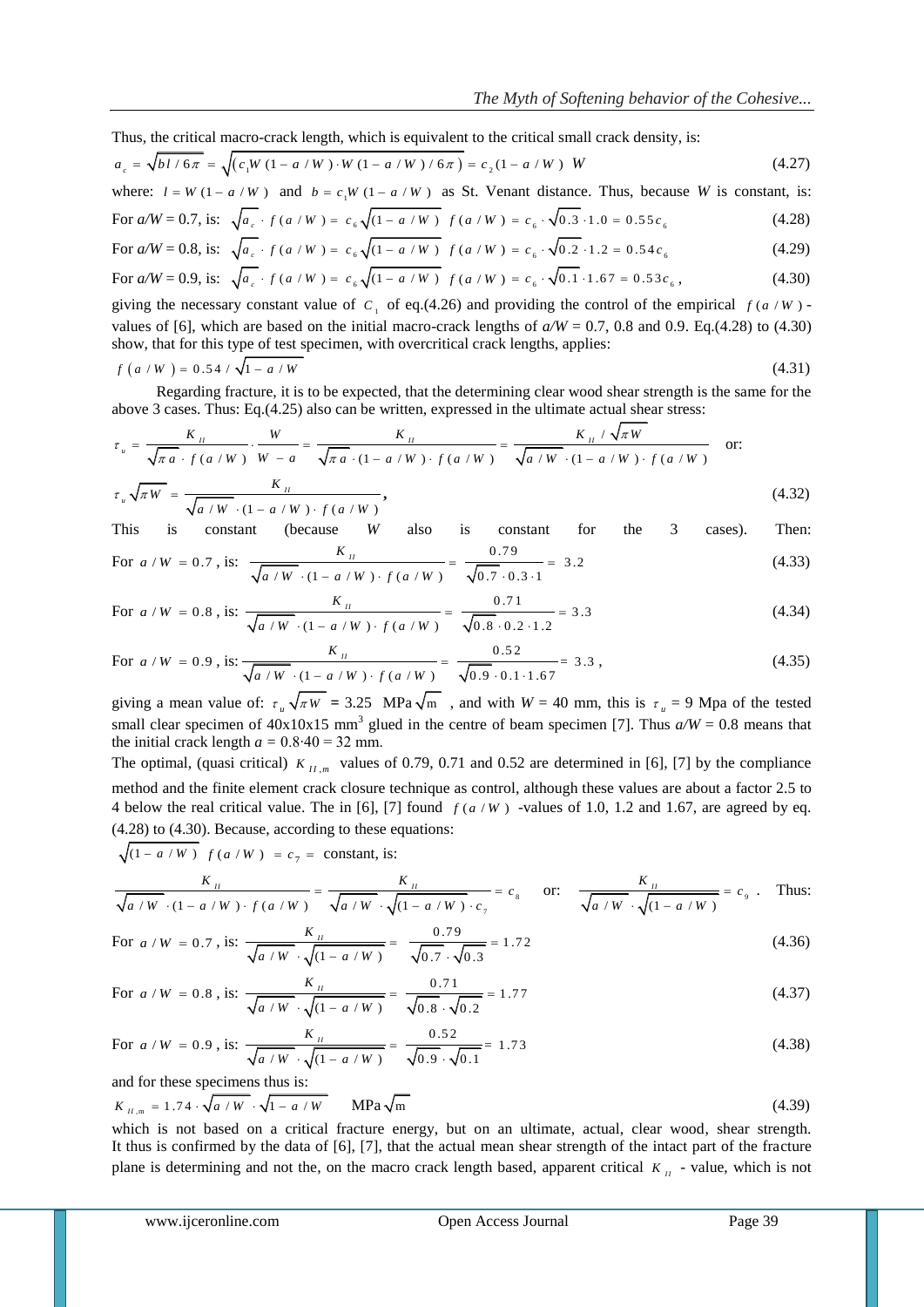constant and too low for macro-crack extension. Macro crack extension is thus due to small crack merging and extension towards the macro-crack tip. There is no principal difference between mode I and mode II fracture, because failure for any stress combination, is due to reaching the ultimate, uniaxial, tensile strength at the crackboundary near the crack tip [2]. Virtual, oblique, crack extension in the isotropic wood matrix applies for shear and all combined mode  $I - II$  failure cases as lower bound solution, which is an exact solution, being equal to the empirical Wu-fracture criterion [2], and thus is the real solution.

#### **4.8. Mode I fracture at overcritical crack lengths**

The same equations, as given in § 4.7 for mode II shear tests, apply for mode I tensile behavior for the successive increasing crack lengths by crack merging during yield drop. Thus similar to eq.(4.28) to (4.30) is**:** 

For 
$$
2a/W = 3/4 = 0.75
$$
, is:  $\sqrt{a_c} \cdot f(a/W) = c_6 \sqrt{(1 - 2a/W)} f(a/W) = c_6 \cdot 0.5 \cdot 1.51 = 0.75 \cdot c_6$  (4.40)

For 
$$
2a/W = 7/8 = 0.875
$$
, is:  $\sqrt{a_c \cdot f(a/W)} = c_6 \sqrt{(1 - 2a/W)} f(a/W) = c_6 \cdot 0.354 \cdot 2.07 = 0.73 \cdot c_6$  (4.41)

For 
$$
2a/W = 15/16 = 0.938
$$
, is:  $\sqrt{a_c} \cdot f(a/W) = c_6 \sqrt{(1 - 2a/W)} f(a/W) = c_6 \cdot 0.25 \cdot 2.87 = 0.72 \cdot c_6$  (4.42)

where, (see [8]): 
$$
f(a/W) = 1/\sqrt{1 - (2a/W)^2}
$$
 (4.43)

In [8], the exact derivation, as boundary value problem, of  $f(a/W)$  according to eq.(4.43) is given, which does apply for critical crack lengths, while eq.(4.40) to (4.42) show that the relation:  $f(a/W) = 0.74 / \sqrt{(1 - 2a/W)}$  applies for overcritical crack lengths. This also applies for overcritical crack lengths of mode II, according to eq.(4.31).

It now can be concluded that the common calculation, where the overcritical crack length is treated as the critical crack length leads to too low, not constant, apparent energy release rates, which represent the minimum energy of crack closure. The same equation with the same values of the apparent release rates and the same values of  $f(a/W)$  is found by fracture and clear wood failure of the intact part of the ligament, showing this process to be determining for fracture at lower stresses. Not the critical energy release rate is determining but the maximal stress, that has to follow the Wu-equation in stresses, of in stress intensity factors for zero open crack lengths according to § 6.

#### **V. Deformation kinetics of fracture**

The basic equations for fracture according to the limit analysis equilibrium theory of molecular deformation kinetics are given in § 4.4 of [1]. The basic concept of this, fundamental theory is to regard plastic flow as a matter of molecular bond breaking and bond reformation in a shifted position, what is the same as to state that flow is the result of a chemical reaction like isomerization. Thus not the composition changes, but only the bond structure of the molecules. Damage occurs when not all broken side bonds reform, providing the sites for a damage process.

The general theory, developed in [1], is based on the limit analysis equilibrium method and is, as such, an exact approach, which is able to predict all aspects of time dependent behavior of materials by the same constitutive equation, because the mathematical derivation of this general theory is solely based on the reaction equations of the bond-breaking and bond- reformation processes at the deformation sites due to the local stresses in the elastic material around these sites. The form of the parameters in the rate equations, are according to the general equilibrium requirements of thermodynamics. By expressing the concentration and work terms of the rate equation in the number and dimensions of the flow units, the expressions for the strain rate, fracture, flow, hardening and delay time are directly derived without any assumptions. To obtain simplifications, series expansion of the potential energy curve is applied, leading to the generalized flow theory, thus to a proof of this general flow model, and showing the hypotheses of this generalized theory, to be consequences of the series expansion. This theory thus applies generally, also for structural changes, giving an explanation of the existing phenomenological models and laws of fracture.

The rate equation for fracture then can be given, for high stress, as applies for fracture, by:  
\n
$$
-\frac{d\rho}{dt} = \frac{2\rho}{t_r} \sinh\left(\frac{W}{kT}\right) \approx \frac{\rho}{t_r} \exp\left(\frac{W}{kT}\right)
$$
\n(5.1)

where the concentration of activated units per unit volume  $\rho$  can be written:  $\rho = N \lambda A / \lambda_1$  with: *N* flow units per unit area of a cross section, each at a distance  $\lambda_1$  behind each other, with  $\lambda$  as jump distance and A as area of the flow unit. The work of a flow unit *W*, with area *A* moving over a barrier, over a distance  $\lambda$  is:  $W = fA\lambda = \sigma\lambda / N$ . Because of equilibrium, per unit area, of the external load  $\sigma \cdot 1 \cdot 1$  with the force on the *N*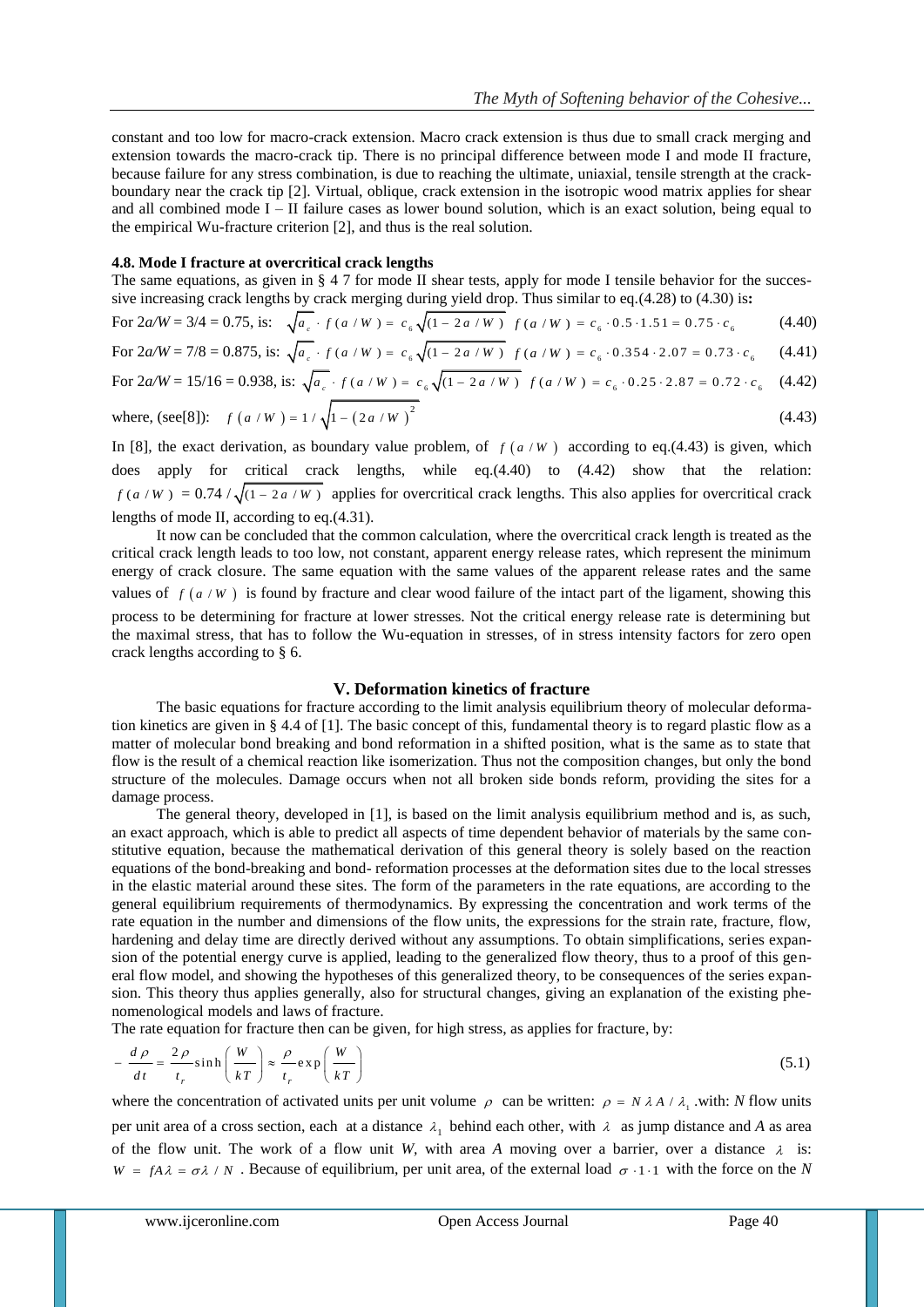flow units:  $N_fA$ . Thus  $\sigma = N_fA$  and eq.(5.1) becomes, expressed in the nominal, macro, engineering stress  $\sigma$ , which is the part of the total external stress, that acts on *N*, to be found from tests with different loading paths:

$$
-\frac{d}{dt}\left(\frac{N\lambda}{\lambda_1}\right) = \frac{N\lambda}{\lambda_1 t_r} \exp\left(\frac{\sigma\lambda}{NkT}\right),
$$
\n(5.2)

In this equation is  $t<sub>r</sub>$  the relaxation time. The value of *A* can be regarded constant because any change is compensated by an corrected value of  $f$  and a corrected value of  $\lambda$  to obtain a correct load on the flow unit and its correct volume. Eq.(5.2) can be written, with  $N' = N / \lambda_1$  (the number of flow units per unit volume):  $-d(N \lambda)/dt = (N \lambda/t_r) \exp(\sigma \lambda/NkT),$  or:

$$
\frac{d}{dt}\left(\frac{\lambda}{N}\right) = \frac{\lambda}{N't_r} \exp\left(\frac{\sigma\lambda}{NkT}\right)
$$
\n(5.3)

For this zero order reaction in wood, when the very high initial reactant concentration does not change much, the solution is:

$$
\frac{\lambda}{N'} = \frac{\lambda t_f}{N_0't_r} \exp\left(\frac{\sigma \lambda}{N_0 kT}\right) + \frac{\lambda}{N_0'}, \text{ or:}
$$
\n
$$
\left(\frac{\lambda}{N'} - \frac{\lambda}{N_0'}\right) \cdot \frac{N_0'}{\lambda} = \frac{t_f}{t_r} = \frac{t_f}{t_0} \cdot \frac{kT}{vh} \exp\left(-\frac{E}{kT} + \frac{\sigma \lambda}{N_0 kT}\right) = \frac{t_f}{t_0} \cdot \exp\left(-\frac{E}{kT} + \frac{\sigma \lambda}{N_0 kT}\right) \text{ or } (\text{with } \frac{kT}{hv} = 1):
$$
\n
$$
E \qquad \sigma \lambda \qquad \text{or} \qquad \left(\frac{t_f}{h} + \frac{\mu}{h} \right) = \frac{\mu \left(\frac{t_f}{h}\right)}{h} \tag{5.4}
$$

$$
\frac{E}{kT} - \frac{\sigma \lambda}{N_0 kT} = \ln\left(\frac{t_f}{t_0}\right) - \ln\left(\frac{N_0}{N_f}\right) - 1\right) = \ln\left(\frac{t_f}{t_0}\right),\tag{5.4}
$$

This last, according to Fig. 5, which applies for structural materials. Thus  $N_f' = 0.5 \cdot N_0'$  as also experimentally found for fracture, i.e. the crack length is about the crack distance, or the intact area has reduced to 0.5 times the initial area when macro-crack propagation starts due to small crack merging behavior, which explains the measured mode I and mode II final nominal yield drop behavior of fracture.



Figure 5. Stress and temperature dependence of the lifetime for structural materials [1]

#### **VI. Small crack limit strength behavior**

The interpretation of Fig. 6 in literature is to regard the inclined line to represent LEFM theory, the horizontal line to be the strength theory and the curved, connecting line to follow nonlinear fracture theory. However, there is no difference between nonlinear and linear elastic (LEFM) fracture mechanics. For both the linear elastic full plastic approach of limit design applies. The full-plastic zone of the elastic-full plastic approach exists, as failure criterion, by a single curve in stress space as shown in Fig. 6. In this figure of [9], is *d/d0*, the ratio of specimen size to the fracture process zone size. But, because the line is the result of volume effect tests, the initial crack length is proportional to the test-specimen length. Thus,  $d / d_0$  also can be regarded to be the ratio initial open crack length to the process zone size (times a factor). Then, for small values of *d*, this  $d / d_0$  ratio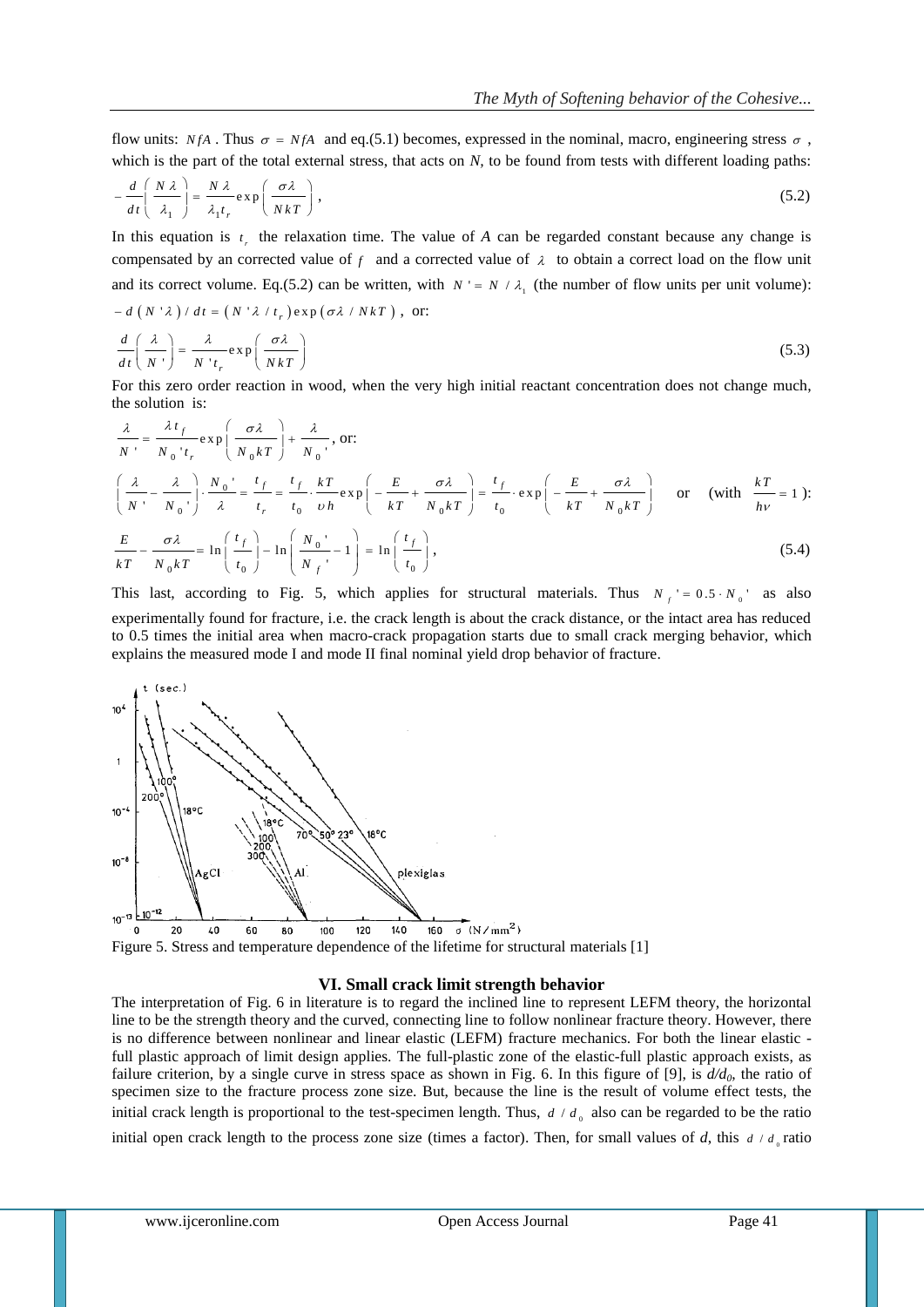also may represent the critical small crack density in a macro specimen (*d* also is crack interspace). The curved line of Fig. 6, follows the equation:

$$
\ln \sigma = \ln \sigma_0 - 0.5 \ln (1 + d / d_0) \tag{6.1}
$$

This can be written:

$$
\ln\left(\frac{\sigma}{\sigma_0}\right) = \ln\left(\frac{d_0 + d}{d_0}\right)^{-0.5} = \ln\left(\frac{d_0}{d_0 + d}\right)^{0.5}
$$
\nor:

\n
$$
\sigma \sqrt{d_0 + d} = \sigma_0 \sqrt{d_0} = K_c / \sqrt{\pi}
$$
\n(6.3)

This confirms that the curve represents the stress intensity as ultimate state with  $K<sub>c</sub>$  as critical stress intensity factor as should be for values of  $d / d_0 \gg 1$ . For these higher values the curved line approaches the drawn straight tangent line  $\ln \sigma = \ln \sigma_0 - 0.5 \cdot \ln (1 + d / d_0) \approx \ln \sigma_0 - 0.5 \ln (d / d_0)$  with the necessary slope of the

curve  $\frac{\sin(\theta + \theta_0)}{2}$  $\mathbf{0}$  $\frac{\ln(\sigma / \sigma_0)}{2} \approx -0.5$  $\ln (d / d_{0})$  $\frac{\partial \ln(\sigma / \sigma_0)}{\partial \sigma_0} \approx -0$  $\hat{c}$ as limit. The real slope however is:

curve 
$$
\frac{\partial \ln \sigma}{\partial \ln(d/d_0)} \approx -0.5
$$
 as limit. The real slope however is:  
\n
$$
\frac{\partial \ln \sigma}{\partial \ln(d/d_0)} = \frac{\partial \ln(\sigma/\sigma_0)}{(d_0/d)\partial(d/d_0)} = \frac{d}{d_0} \frac{\partial (\ln(1+d/d_0))^{-0.5})}{\partial(d/d_0)} = \frac{d}{d_0} \cdot \frac{-0.5}{1+d/d_0} = \frac{-0.5}{1+d_0/d}
$$
(6.4)

This slope is: – 0.5 for  $d \gg d_{0}$ and this slope is zero when  $d = 0$ . This shows that for the whole curve LEFM applies and it is an indication that, at zero crack dimensions, thus for:  $d = 0$ , the clear wood strength theory still follows LEFM, because it applies also for the constant initial length  $d_0$ . After first yield drop, to half way unloading, the strength theory applies for further crack extension. Similar to steel, where yield drop follows after dislocation multiplication and breakaway, applies for wood the fracture zone  $d_{\theta}$  formation, and small crack propagation. The Wu-equation then applies in stresses [2] in stead of in stress intensities.



Fig**.** 6**.** From [9]. Limit LEFM behavior as correction of the interpretation of [9].

#### **VII. Application of the singularity J-integral approach**

Outer the standard methods for estimation of the energy release rate, the application of the *J*-integral (Rice integral) and *M-θ*-integral are becoming more and more a must for the singularity approaches for wood. However, the finite element applications appear to lead to quite different outcomes by different authors, showing the application to be not exact, as also follows from the following remarks, found in literature. *J* (around a singularity) is the component along the crack-line of a vector integral, having a meaning for not oblique, (thus *impossible* for shear and mixed mode [2]) and (*only for mode I*) incipient self-similar growth of a crack in a (nonlinear) elastic material. In this case, *J* has the meaning of the rate of energy-release per unit of crack-extension. The path-independency of *J* can be established only, when the strain energy density (or stress working density) of the material is a single valued function of strain. In a deformation theory of plasticity, which is valid for radial monotonic loading but *precludes unloading* and which is mathematically equivalent to a nonlinear theory of elasticity, *J* still characterizes the crack-tip field and is still a path-independent integral. However, in this case, *J* does not have the meaning of an energy-release rate; it is simply the total potential-energy difference between two identical and identically (monotonically) loaded cracked bodies which differ in crack lengths by a differential amount. Further, in a flow theory of plasticity (*as applies for wood*}, even under monotonic loading, the path-independence of *J* cannot be established. Also, under arbitrary load histories which may include loading and unloading, *J* is not only not path-independent, but also does not have any physical meaning. The blunting of the top of the loading curve and formation of the fracture zone and the main amount of crack growth with crazing and small crack formation in, (and outside), the process zone, means unloading and nonproportional plastic deformation which also invalidates the deformation theory of plasticity. Thus the *J*- integral method, of the singularity approach, does not apply to wood.